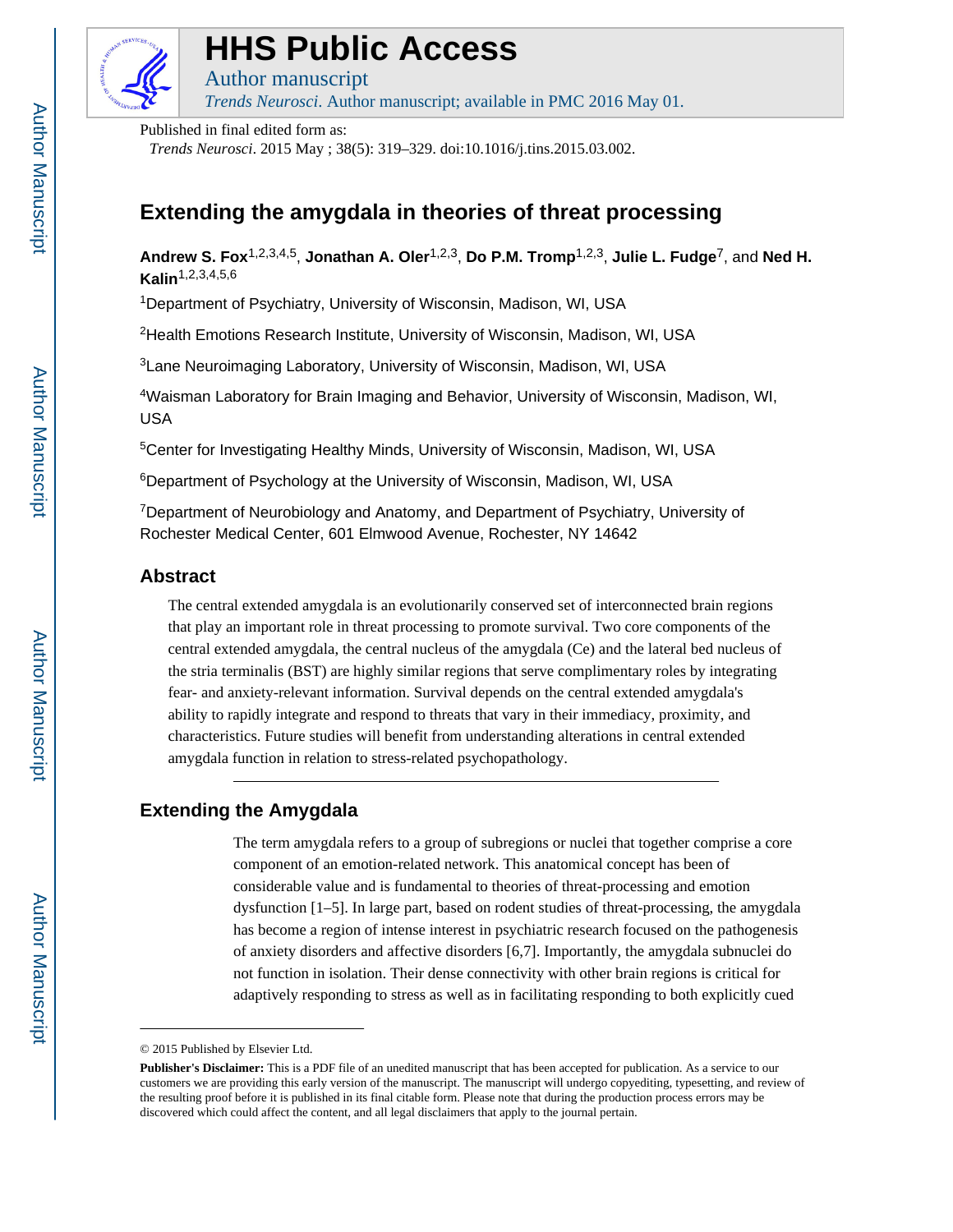immediate threats and distant threats that are more uncertain. It is notable that some of the amygdala's nuclei share similarities with other basal forebrain neurons, providing the basis for the concept of the "extended amygdala". Here we review animal research, and recent human neuroimaging studies, to highlight the extended amygdala, and its role in fear and anxiety [8–10]. Our intent is to encourage researchers interested in stress, emotion, and psychopathology to consider the concept of the extended amygdala and its intricate microcircuitry as they interpret their findings. Even though the tools available to human researchers currently cannot fully dissociate the extended amygdala from nearby regions, the concept of the extended amygdala is highly relevant to understanding the pathophysiology of anxiety disorders and depressive disorders (see Box 1).

First, we discuss the rationale for grouping regions into an extended amygdala circuit. We focus on two major components, one within the amygdala proper, the central nucleus (Ce), and the other outside the amygdala, within the bed nucleus of stria terminalis (BST). Next, we discuss the cross-species evidence linking Ce and BST to anxiety- and fear-related responding. Specifically, we examine how the proposed roles for Ce and BST in threat processing interact to give rise to fear- and anxiety-related behaviors that function to promote survival. Survival depends on interaction between extended amygdala regions to rapidly integrate and respond to threats that vary in their immediacy, proximity, and characteristics. The extended amygdala is an important and useful concept that will help further the understanding of adaptive and maladaptive expressions of fear and anxiety in humans.

# **Anatomy of Ce and BST**

The amygdala is not a single functional or structural unit, rather it is composed of numerous subnuclei that have been suggested to constitute at least three different anatomical and functional networks [9](Fig 1). The olfactory network involves the medial nucleus of the amygdala (Me) connecting with structures involved in olfaction, including olfactory predator cues [11]. The frontotemporal network involves the large basal and lateral nuclei of the amygdala with their cortical connections. Most relevant to this review is the autonomic network which, via the Ce, projects to brainstem and hypothalamic structures that are necessary to mount fear- and anxiety-related responses [1,9]. As early as 1923, Johnston noted similarities between the Ce and BST based on developmental and cross-species comparisons [12]. These observations, along with evidence of similar cell-types, dense interconnections between the structures, and similar connectivity patterns with other brain regions, led Alheid & Heimer to propose a new anatomical concept termed the *extended amygdala* [8]. Their initial description of the extended amygdala highlighted the Ce and BST along with other primarily GABAergic regions that included: the intercalated masses interspersed throughout the amygdala; the medial nucleus of the amygdala; portions of the nucleus accumbens (NAcc) bordering the BST; and "cell corridors" throughout the white matter connecting the Ce and BST (e.g. substantia innominata). They further subdivided the extended amygdala into medial and central divisions. The *medial extended amygdala*, named for its inclusion of Me, also includes medial subdivisions of the BST. Whereas, the *central extended amygdala* is named for its inclusion of the Ce, and also contains the lateral regions of the BST (for greater detail, see [8,13,14]).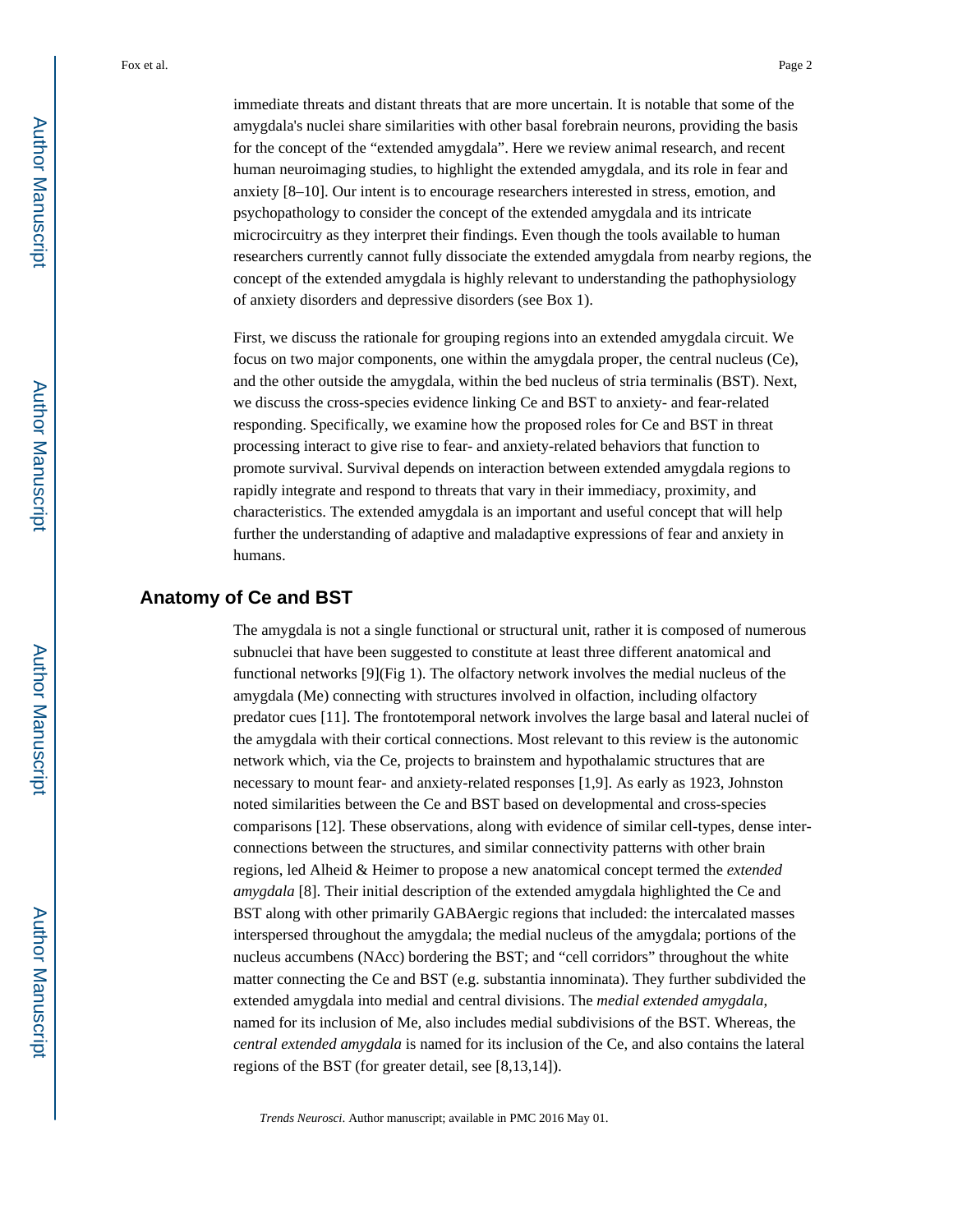The remainder of this review will focus on the central extended amygdala because of its well-documented role in autonomic regulation and threat responding. It is notable that the core components of the central extended amygdala are even more complex, in that Ce and lateral BST are comprised of multiple sub-regions (see Fig 1). To be specific, the Ce contains the lateral Ce (CeL), medial Ce (CeM) and capsular Ce (CeC), and the central BST is comprised of the lateral BST sub-regions (See Fig 1). It is important to emphasize that the central extended amygdala is not alone in its capacity to initiate threat-responses, as there are other substrates capable of initiating threat-responding [15]. Moreover, the central extended amygdala is not uniquely associated with threat-processing, as it plays a role in other processes, including reward [16](see Box 2 for a brief discussion).

### **Ce and BST have similar connectivity patterns**

The Ce and BST are thought to have generally similar patterns of efferent/afferent connectivity, however the degree of similarity has been a topic of substantial discussion [9,17,18]. With regard to their potenti involvement in threat processing, both Ce and BST project to threat-related brainstem and hypothalamic regions [9,19–21], and receive input from cortical regions, such as prefrontal and insular cortices [22–25]. To further examine similarities in connectivity of these structures, we drew upon a publicly available database from mouse tract tracing studies of brain-wide efferent and afferent connectivity [26]. As can be seen in Fig 2a-b, these analyses revealed that, in the mouse, the BST subnuclei have strikingly similar efferent and afferent connectivity patterns to those of the related Ce subnuclei.

Recent work using structural and functional neuroimaging of the human brain broadly supports the conclusions of rodent tract tracing studies [27,28]. For example, the C and BST interconnections via the ventral amygdalofugal pathway and the stria terminalis can be identified and quantified *in vivo* using diffusion tensor imaging (e.g. Fig 1). We used fMRI in young rhesus monkeys and adolescent humans to demonstrate that resting functional activation within Ce and BST is highly coordinated [29].

Together, these connectivity data, support the idea that the central extended amygdala is ideally suited to interface between cortical systems and the downstream brainstem effectors that are required to mount anxiety- and fear-related responses.

#### **Similarities in cellular composition between Ce and BST**

Heimer and colleague noted that neurons in the Ce and BST share similar morphological and neurochemical characteristics [8,30]. While there are multiple subtypes, in general the neurons of the central extended amygdala resemble GABAergic neurons found in striatal regions [14,31,32]. However, unlike the striatum, GABAergic neurons in Ce and BST coexpress various of neuropeptides [14,33]. Supporting their phenotypic similarities, recent studies reveal shared embryological origins of components of the central extended amygdala [34]. The Allen Institute for Brain Science (AIBS) mouse atlas allows for detailed analyses of regional patterns of gene expression [35]. Because gene expression is an intermediary between DNA and the proteins that determine cellular phenotypes, cells with similar origins and functions should, to some extent, share similar gene expression profiles [36,37]. As can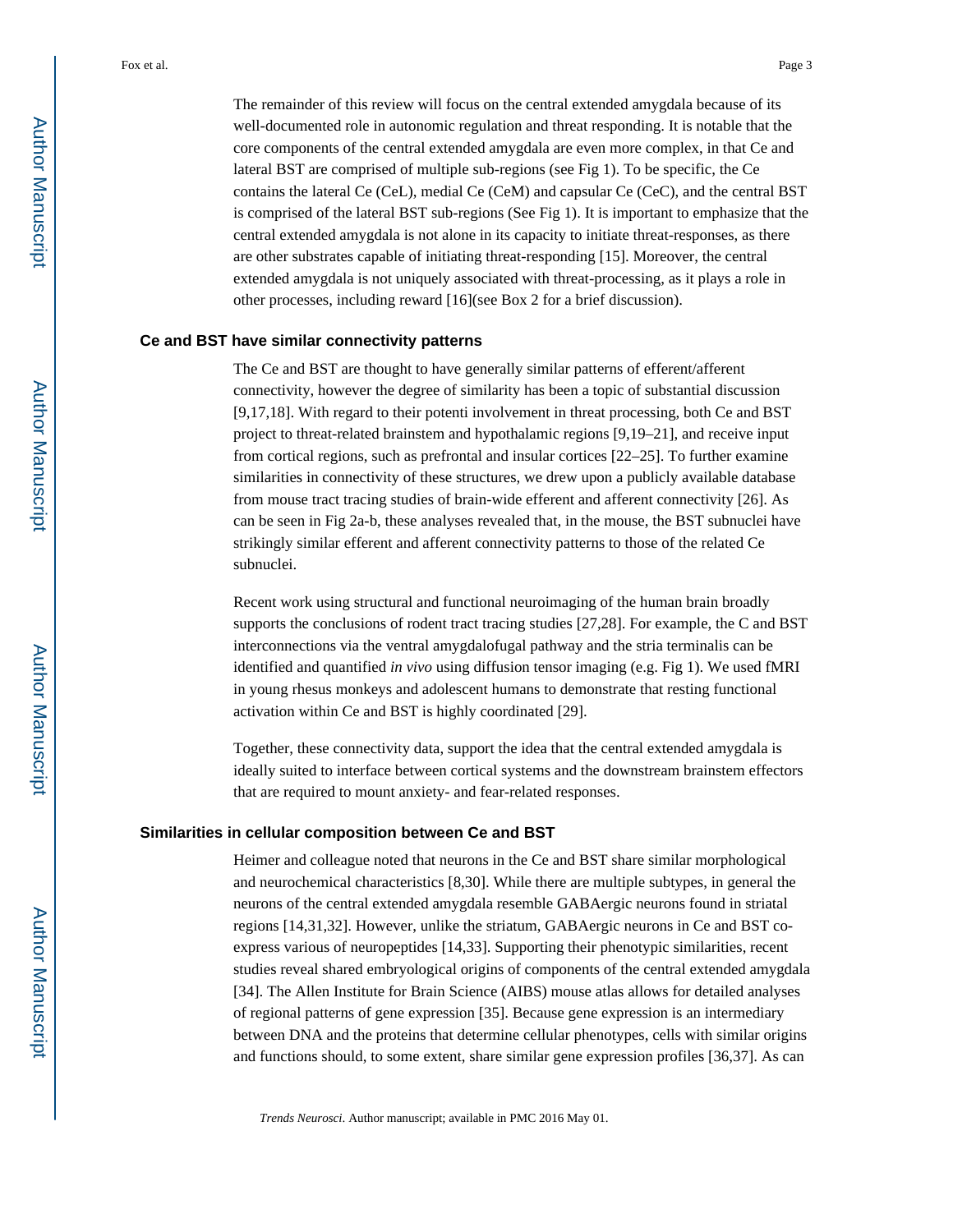be seen in Fig 2c, we found robust correlations between gene expression in subnuclei of the Ce with those of the BST. In general, the magnitude of Ce-BST correlations exceeded those between Ce and other regions. These gene expression findings provide additional and novel evidence supporting the relatedness of the major components of the central extended amygdala.

#### **Cross-species similarities and differences**

Primates diverged from rodents approximately 75 million years ago, and this divergence is reflected in the ontogenesis and refinement of neural systems, including a well-developed cortex. Evolutionary pressures affected the orientation of the amygdala, such that the rodent lateral surface is similar to the primate ventral surface (seen in Fig 1). Despite these species differences, initial studies suggest that the gross structure, cellular composition of amygdalar subnuclei, and many intra-amygdala connections are generally conserved. However, there are a number of important species differences. As compared to rodents that have a highly developed sense of smell, primates rely on visual and auditory information. As a result, human and nonhuman primates have evolved elaborate sensory association cortices, devoted to visual and auditory processes, as compared to the olfactory systems that are welldeveloped in the rodent [38,39]. These sensory differences between primates and rodents are also reflected in primates' relative enlargement of the basal and lateral amygdala nuclei that process incoming visual and auditory information [40,41]. In addition, in primates the basal and lateral amygdala nuclei have larger gradients in cell-size and relatively more glial cells [42]. Moreover, the paralaminar nucleus, a small-celled nucleus that in its ventral position envelops the basal and lateral nuclei, is prominent in primates but is not apparent in rodents [43]. Importantly, as compared to rodents, regions of the primate central extended amygdala are relatively enlarged compared to regions of the medial extended amygdala [44–46]. This enlargement is likely a reflection of the dense input that that Ce and BST receive from the primate-enlarged basal and lateral nuclei, along with a decreased dependence on olfactoryrelated information that is processed by the medial extended amygdala. Together these findings identify enough differences between rodent and primate extended amygdala that studies performed in rodents cannot be assumed to apply to the non-human primate. Nevertheless, the cross-species similarities provide a strong basis for forming translational hypotheses based on rodent work.

### **Threat responsivity of the Ce & BST**

Extensive studies examining sub-regions of the amygdala demonstrated involvement of different amygdala nuclei in mediating acquisition of, response to, and extinction of learned threats. In general the BLA is most related to the acquisition of conditioned threat, and the medial amygdala, as a component of the medial extended amygdala, has an important role in processing threat-related odors. The central extended amygdala, including the Ce, is thought to provide an interface between the basal regions of the amygdala and the downstream targets required to initiate physiological, behavioral, and emotional responses.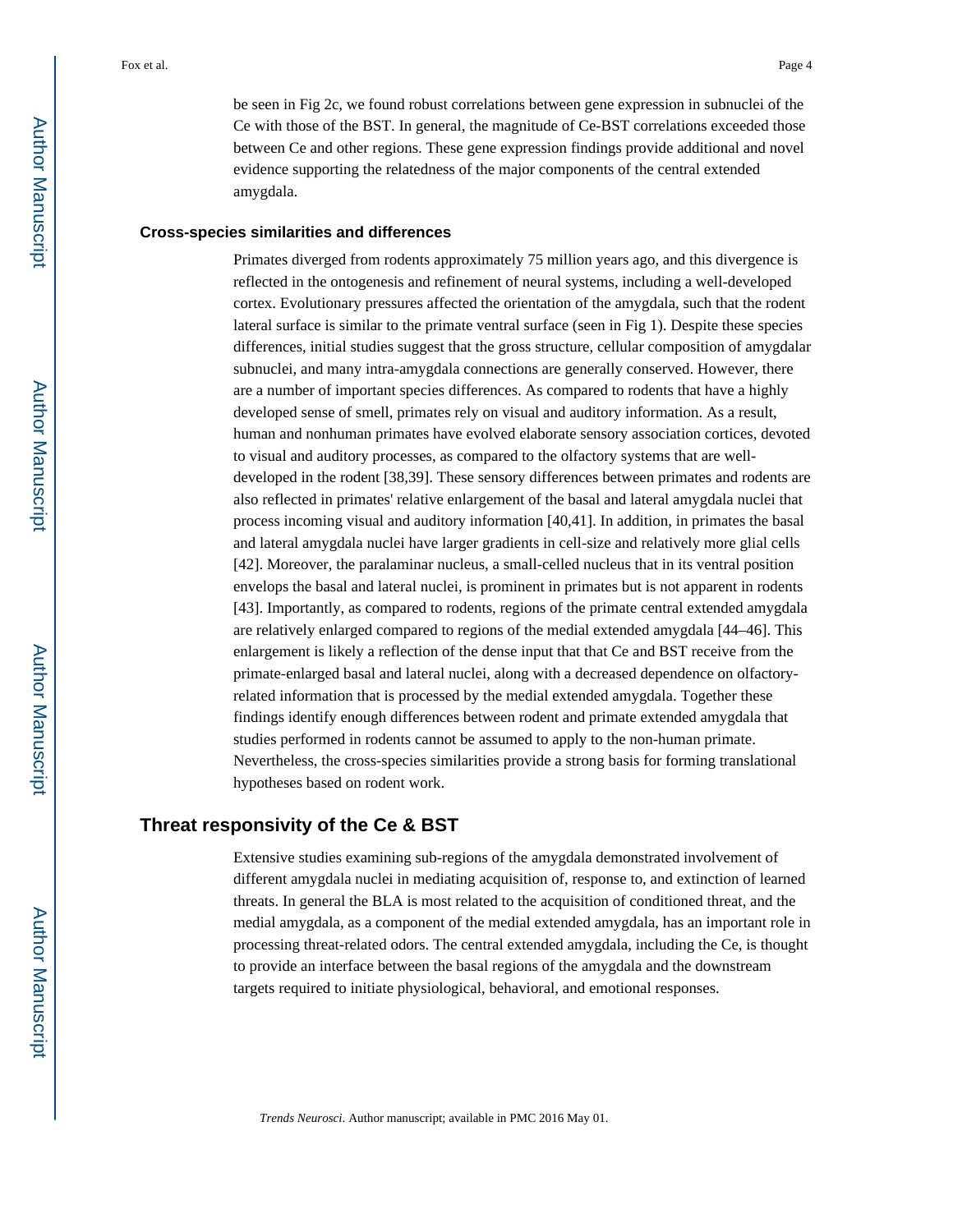### **Specific Functions of Ce and BST**

Studies demonstrate selective, but adaptively related, functions of Ce and BST in response to threat. Ce lesions produce deficits in threat responding in paradigms examining both conditioned and unconditioned threat [19]. Interestingly, BST lesions do not alter responses to threat in many of these same paradigms. Initial work by Davis and colleagues highlighted differences in function between Ce and BST. In rodents, BST lesions, but not Ce lesions, decreased the startle-enhancing effects of light, thought to reflect unconditioned threatresponses, and selectively reduced the startle enhancing effects of the anxiogenic peptide corticotrophin-releasing hormone (CRH)[47]. These and other studies showing a selective role for the BST in mediating responses to unconditioned and long-lasting stimuli led Davis and colleagues to initially propose that the Ce was responsible for "fear" whereas the BST was specifically related to "anxiety." In refining their view of the BST, Davis and colleagues suggested it is more appropriate to link the BST to maintaining prolonged threatpreparedness [10,48]. For example, BST lesions attenuate motivated actions during long (10min) but not short (1min) threat-cue exposure [49]. Moreover, pharmacological activation of BST using Calcitonin gene-related peptide (CGRP) increases unconditioned responses during exposure to potentially threatening contexts that require sustained vigilance [50,51]. Another study demonstrated that Ce lesions decreased freezing to an aversively conditioned cue, whereas BST lesions blocked the increased baseline freezing occurring after repeated threat-cue presentation [52]. BST lesions also attenuate the naturally occurring generalization of a threat-response to neutral cue presentation after cuedthreat conditioning [53].

These studies demonstrate that, at least in rodents, the central extended amygdala is critical for anxiety- and fear-related responding induced by threat. Mechanistic studies focused on central extended amygdala microcircuitry reveal that its functional organization is well suited to integrate evaluative and regulatory signals with sensory information to initiate behavioral and physiological responses to stress. Sensory information is primarily transmitted to the Ce from the basolateral amygdala (BLA), but hippocampus and prefrontal cortex can also influence Ce. For example, prefrontal inputs can modulate Ce via intermediate GABAergic neurons in the intercalated cell islands [54,55]. The Ce then integrates these regulatory/evaluative inputs to initiate coordinated emotional responses. Within the Ce, the CeM contains neurons that project to brainstem structures that mediate specific behavioral and physiological responses to threat [56,57]. These outputs can be coordinated, and modulated by inhibitory CeL networks to produce context appropriate coordinated responses [56,58–60]. Recent work in rodents is beginning to identify a similar functional organization within the BST, such that the CeL-like BSTov modulates function in the CeM-like BSTal, which, like the CeM projects to downstream regions that mediate threat responsivity [61]. Through these Ce and BST microcircuits the central extended amygdala gates sensory and prefrontal triggers of threat responding, facilitating the regulation of anxiety- and fear- related behavior by integrating sources of "bottom-up" and "top-down" information.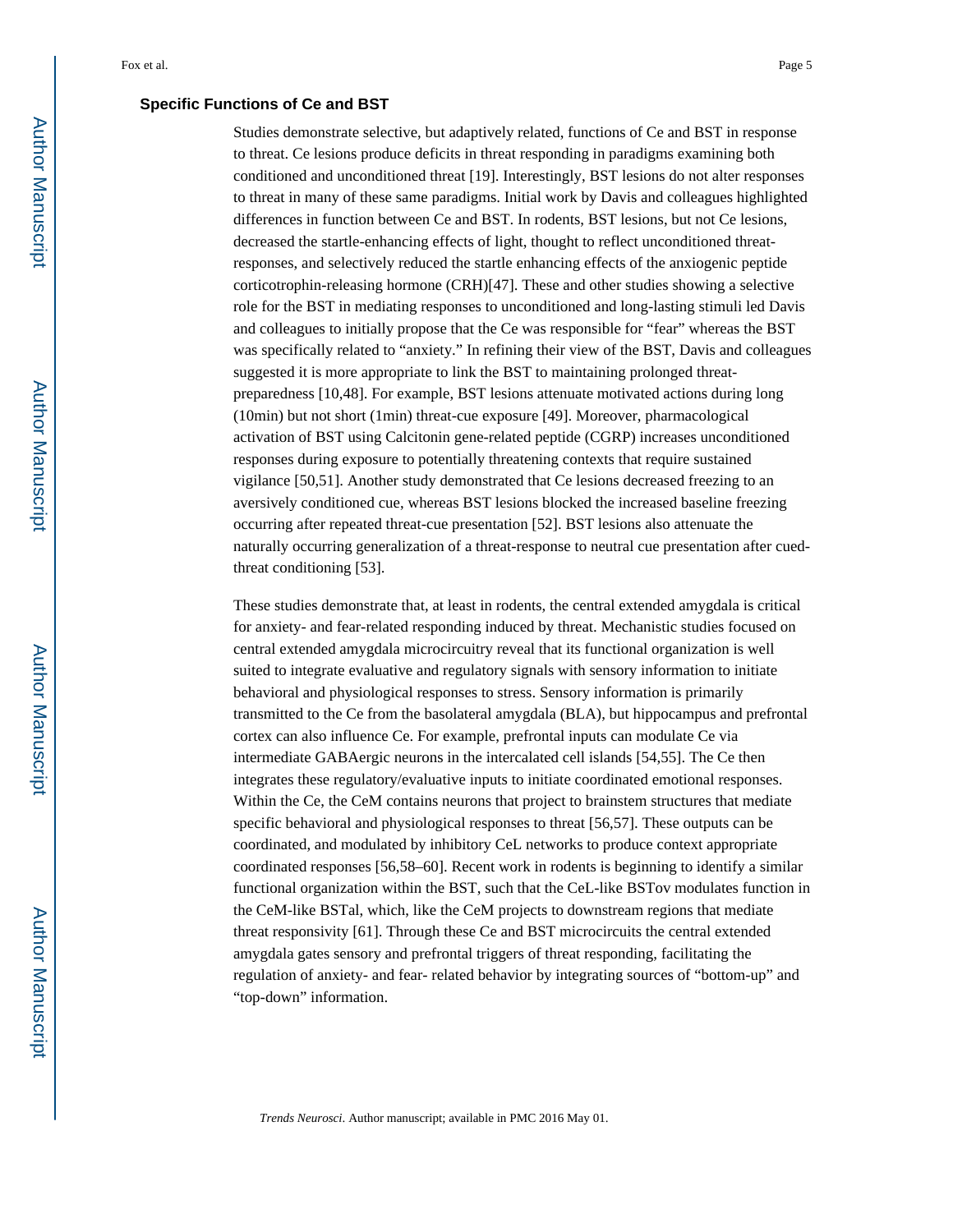### **Integrative functions of the Ce and BST**

Microcircuitry studies of the amygdala and extended amygdala in rodents provide a framework for understanding how the sub-nuclei of these structures complexly interact to support adaptive responses. It is likely that the selective functions ascribed to Ce and BST work in concert to promote survival. Alterations in the functions of these structures may conspire to disrupt adaptive responding in individuals suffering from anxiety disorders and other stress-related psychopathology. In real life, direct threats often occur within contexts that require safety monitoring and vigilance. Thus, although Ce and BST functions may be dissociable, Ce-related immediate self-preservation responses to threat often co-occur with BST-related sustained preparedness.

Our work in non-human primates, recently reviewed elsewhere [62,63], has identified that both Ce and BST metabolism are associated with freezing during sustained exposure to a potentially threatening human predator. We have examined hundreds of animals using the human intruder paradigm, in which a human presents their profile and makes no-eye-contact (NEC) with the monkey. Unlike more directly threatening contexts, such as when a human intruder stares at the animal, the uncertain and potentially-threatening NEC context elicits a robust avoidant and defensive behavioral response [64]. During NEC, animals, on average, increase their freezing, emit fewer vocalizations, and have increased activation of the HPA axis. Interestingly, there is large individual variation in behavior, such that during the NEC context extreme animals freeze for the entire 30-minutes of NEC exposure, while others may not freeze at all. Examining this natural variation in NEC-elicited freezing in relation to brain metabolism using FDG-PET, we demonstrated that individual differences in freezing, cooing, and cortisol are associated with variation in both Ce (verified with chemoarchitectonic imaging of the serotonin transporter) and BST-region metabolism [65– 70]. Because the FDG-PET data reflects integrated metabolism over a 30-minute uptake period, measurements of metabolic activity during the NEC context captures, and does not differentiate between, acute and sustained components of the response to threat.

We use the term anxious temperament (AT) to describe trait-like individual differences in the behavioral and physiological responses to the NEC context (i.e. increased freezing, decreased coo calling, and increased cortisol secretion). We have demonstrated that AT is a trait-like measure that is stable across both time and context [66,71]. Moreover, we found that brain metabolism associated with individual differences in AT is also stable across time and context [66,71]. In a study of 238 young rhesus monkeys phenotyped for NEC-induced AT and brain metabolism, we demonstrated that AT was associated with increased metabolism in diverse brain regions, including clusters which encompass central extended amygdala regions [69]. Consistent with these results, Ce lesions decreased freezing and increased affinitive vocalizations during exposure to the potentially threatening NEC context [72]. Interestingly, lesions of the whole-amygdala did not alter the same threat-related behaviors and, though more study is needed to verify this result, it raises the possibility of opposing or compensatory mechanisms within or outside of the amygdala [73].

In addition to identifying central extended amygdala regions, our studies in non-human primates have revealed a larger network of brain regions that are involved in threatresponding, including the brainstem, insula, and orbitofrontal cortex regions. Interestingly,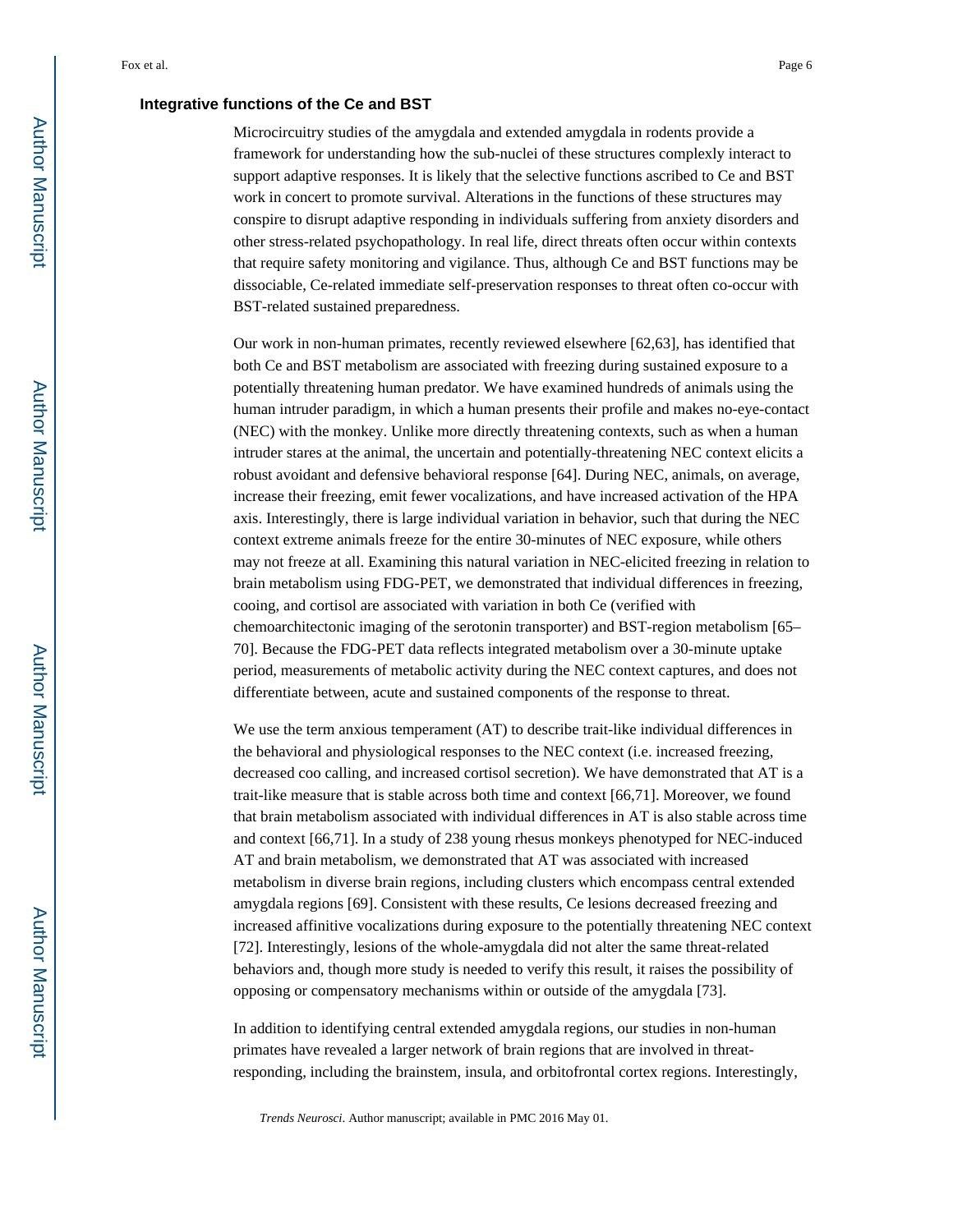nearly all of these regions are connected to, and interact with the Ce and BST. This led us to speculate that the effects of OFC lesions in reducing freezing behavior [74–76] could be mediated by the central extended amygdala. In a combined lesion and imaging study, we found that OFC lesions decreased NEC-induced freezing, along with metabolism in the BST-region during NEC [77]. Moreover, in this same study, BST-region metabolism was correlated with freezing behavior both pre- and post-lesion, suggesting that the BST might mediate the effects of OFC lesions on anxiety-related behavior. These data highlight the role of the central extended amygdala as a neural hub in integrating threat-related contextual information to coordinate the magnitude and quality of expressed defensive responses to threat.

# **The human central extended amygdala in fear, anxiety, and anxiety disorders**

Much of the human neuroimaging work on fear, anxiety, and anxiety disorders has focused on the amygdala per se, with fewer studies attempting to parse the functions of its subnuclei. Nevertheless, a substantial number of reports identify threat-related activation in the dorsal amygdala region that encompasses the Ce [19,78]. Recent human fMRI studies have tested BST-focused hypotheses derived from the animal literature, identifying contexts that elicit BST activation. Future studies focused on the central extended amygdala can be informed by a more detailed examination of these initial studies. In one BST focused study, healthy young adults were shown a fake trace of their physiological response (i.e. skin conductance response; SCR), and were told they would receive a shock each time their fake-SCR reached a certain threshold [79]. BST-region activation increased as participants observed their fake-SCR approach the shock-threshold (Fig 3b, left). In another study of healthy subjects, increased BST-region activation occurred when subjects perceived a spider advancing toward their foot [80](Fig 3b, right). Similarly, when subjects played a pac-man like videogame where capture was associated with an electric shock, BST-activation increased as the computer closed in on the subject's avatar [81]. Increased BST-region activation has also been observed while healthy participants contemplate dangerous situations, such as the likelihood of highly harmful events, e.g. breaking several ribs, drowning, or paralysis [82]. In other studies, the BST-region has been identified as showing sustained activation during anticipation of uncertain negative events. For example, sustained BST-region activation occurred during threat-eliciting blocks of negative pictures when the time of picture presentation was unpredictable [83]; while participants awaited the unpredictable onset of a negative image [84]; and, during exposure to a context in which a shock might, or might not, occur [85–87]. Consistent with our OFC-lesion studies in non-human primates [77], a recent study found that patients with ventromedial prefrontal cortex damage had decreased resting blood flow in the BST-region, consistent with a role for prefrontal regulation of BSTfunction [88]. Importantly, data from attempts to dissociate anxiety-related activation of Ce from BST by Grillon and colleagues are largely consistent with the animal work, and are beginning to selectively implicate the BST in long-term threat responses and threat preparedness [48]. Together, these data provide the foundation for human studies aimed at understanding the role of the central extended amygdala in threat processing.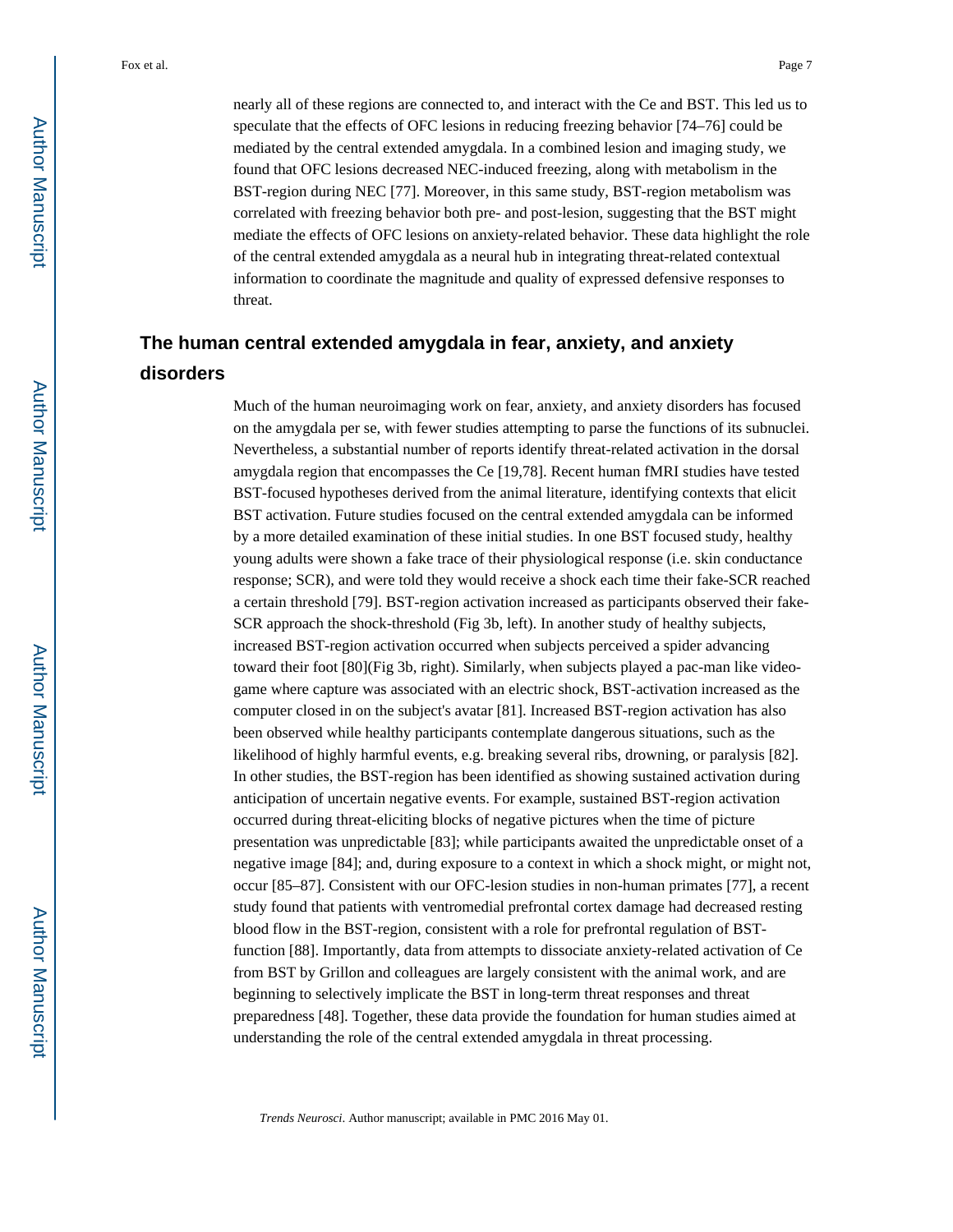Although few publications discuss the BST by name, meta-analyses of activation patterns from these and other reports implicate the BST-region in the human experience of fear and anxiety. This is the case for a meta-analysis examining the neural substrates underlying the experience of negative affect, as well as those examining threat conditioning [89,90] ([http://](http://www.columbia.edu/cu/psychology/tor/MetaAnalysis.htm) [www.columbia.edu/cu/psychology/tor/MetaAnalysis.htm;](http://www.columbia.edu/cu/psychology/tor/MetaAnalysis.htm) Fig. 3c). A meta-analysis of neuroimaging studies using instructed threat paradigms, though never mentioning BST, reported an activation on the midline just superior to the anterior commissure consistent with the location of the BST [91]. In addition, an automated meta-analysis using Neurosynth [92] found that the 222 brain imaging papers using the word "anxiety" were more likely to report activations in coordinates near the BST in comparison to all of the papers in the database (Fig 3d; similar results for "fear" can be found at Neurosynth.org). These data suggest that activation in coordinates associated with the BST-region are frequently included in reports, but are not explicitly referred to as BST. It is possible that activations stemming from the BST region have been attributed to bordering regions, such as the caudate [93,94] and nucleus accumbens [95]. The results of the relatively few BST-focused articles, along with the above coordinate-based meta-analyses, suggest that the BST, a key component of the central extended amygdala, plays an important role in threat processing in humans.

There are a few studies that have focused on BST-alterations in anxiety disordered patient populations, and they report increased BST-region activation. For example, increased BSTregion activation was noted in spider-phobics during anticipation of phobia relevant images, in patients with post-traumatic stress disorder (PTSD) looking at combat-relevant images [96]; and, in patients with generalized anxiety disorder (GAD) during a gambling task [97]. These data point to the BST as a region that plays a role in the suffering of patients with anxiety disorders, and provide an impetus for further study of BST in relation to stressrelated psychopathology.

## **Opportunity and New Frontier**

The historical evidence, along with recent large-scale data based analyses at the molecular and systems levels, convincingly support the concept of the central extended amygdala. As key components of the central extended amygdala, these approaches also establish the similarity of structure and function between the Ce and BST. Based on animal and human studies, there is no question that the central extended amygdala is involved in adaptive and maladaptive threat responding. Nevertheless, much work needs to be done. Although animal research has begun to elucidate the role of the Ce and BST, it is important to remember that the central extended amygdala has other components (e.g. substantia innominata) that, with further investigation, may be found to play a critical role in threat-processing and preparedness. For reasons already discussed in this review (see Box 1), there are a paucity of human neuroimaging studies that have explicitly focused on the BST-region. However, meta-analyses of human neuroimaging studies provide compelling evidence that the BSTregion is associated with fear and anxiety in humans. Thus, because of the potential importance of the BST, it is critical for researchers to incorporate the proposed function of the central extended amygdala into their theories of adaptive and maladaptive threat processing, and to design human studies that optimally reveal threat-related activations in the central extended amygdala.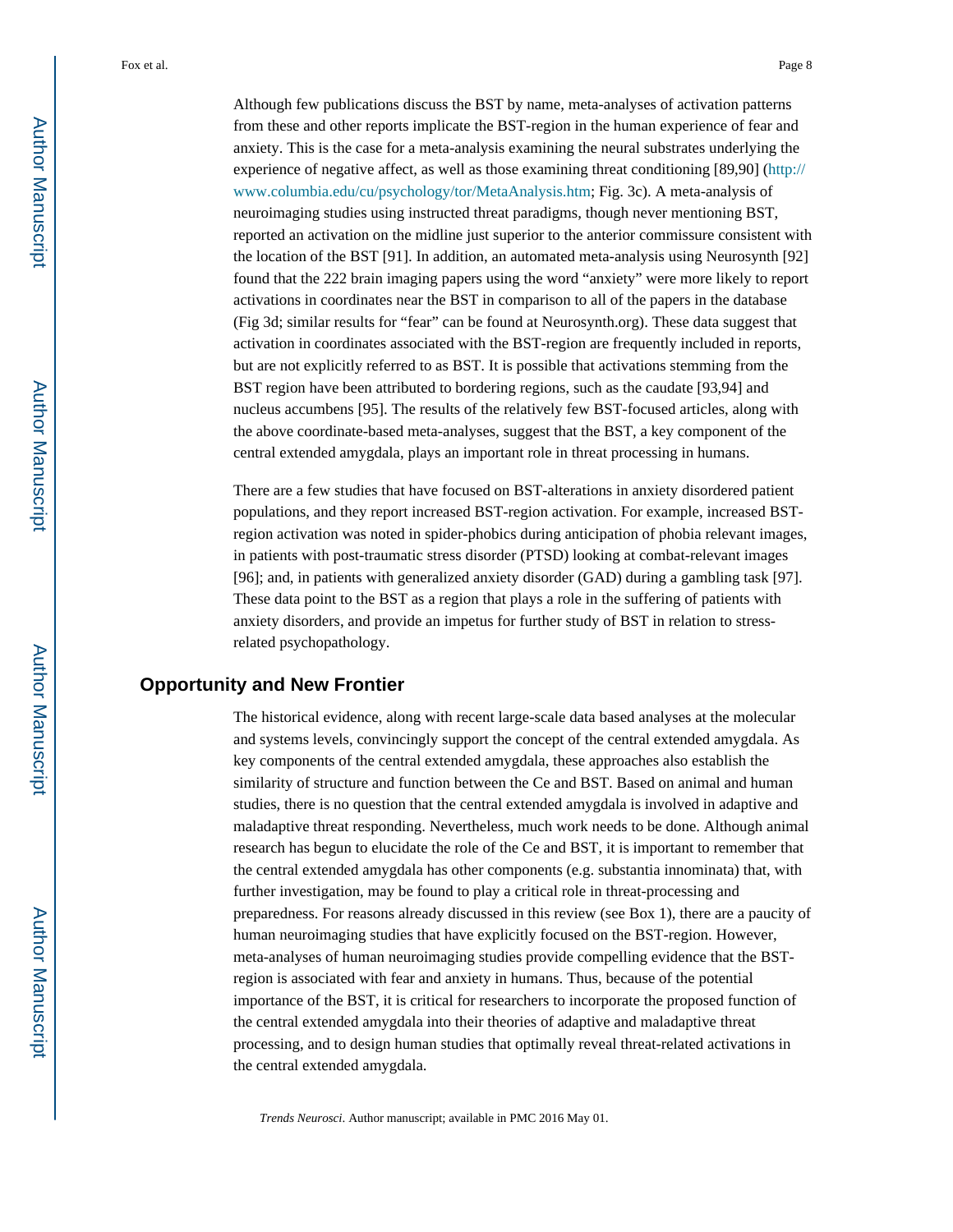The central extended amygdala mediates the adaptive responding to perceived threat, as the central extended amygdala is an interface between vigilance, internal emotional states, and associated physiological and behavioral responses. Components of this interface include the Ce and BST, each of which have been demonstrated, under certain conditions, to have dissociable roles in mediating the expression of threat responding. It is likely that a more refined understanding of the overlaps and differences in the function of these structures will provide insight into the wide range of subjective experiences associated with negative affect, fear, and anxiety. Because of the marked connectivity between Ce and BST, there will be significant value in understanding the integrated function of components of the central extended amygdala. Given what we know about the Ce and BST from mechanistic animal work, it is hard to imagine real-life situations involving threat that depend solely on the actions of a single extended amygdala subregion. Imagine yourself walking alone at dusk in an unknown wooded area, while already feeling wary, you jump at the sight of a snake, which further increases your apprehension as darkness ensues. Here, the subjective experience of wariness and apprehension as a consequence of a potential threat requires BST-mediated sustained threat-preparedness to interact with Ce-mediated acute threat responding. The evolutionary pressures to survive in the face of potential predation are so strong that a major function of the brain is to continuously process and scan the environment to enable rapid and successful defensive responding. In this regard, the central extended amygdala, as a threat detector and effector, is critical for survival. By continuously functioning in the background as a mechanism to rapidly and reliably respond to potential danger, the central extended amygdala enables organisms to feel secure in exploring new environments and engaging in appetitive behaviors. Thus, excessive activity within central extended amygdala circuits is likely to bring fears to the forefront, tipping the balance between appetitive and defensive behavior resulting in excessive and inappropriate threat responding. This threat-related shift from positive to negative affect, associated with avoidance and withdrawal, is pathognomonic of anxiety disorders and depressive disorders. To develop novel treatments aimed at preventing and ameliorating the symptoms of severe anxiety and fear, it is imperative to further elucidate the role of the extended amygdala in mediating anxiety disorders and stress-related psychopathology.

## **Acknowledgments**

The authors thank P.H. Roseboom, R. Kovner, L.E. Williams, and A.J. Shackman for their insights and discussions surrounding the extended amygdala, along with the dedicated staff of the Harlow Center for Biological Psychology at the University of Wisconsin-Madison. The authors were supported by the National Institutes of Health (NIH; Intramural Research Program and extramural grants R21MH91550, R01MH81884, R01MH46729, P50MH84051, P50MH100031, R21MH092581), and the HealthEmotions Research Institute. Authors declare no conflicts of interest.

### **References**

- 1. Adolphs R. The biology of fear. Curr Biol. 2013; 23:R79–93. [PubMed: 23347946]
- 2. Ledoux, J. The Emotional Brain: The Mysterious Underpinnings of Emotional Life. Simon and Schuster; 1998.
- 3. Lindquist KA, et al. The brain basis of emotion: a meta-analytic review. Behav Brain Sci. 2012; 35:121–143. [PubMed: 22617651]
- 4. Paré D, et al. New vistas on amygdala networks in conditioned fear. J Neurophysiol. 2004; 92:1–9. [PubMed: 15212433]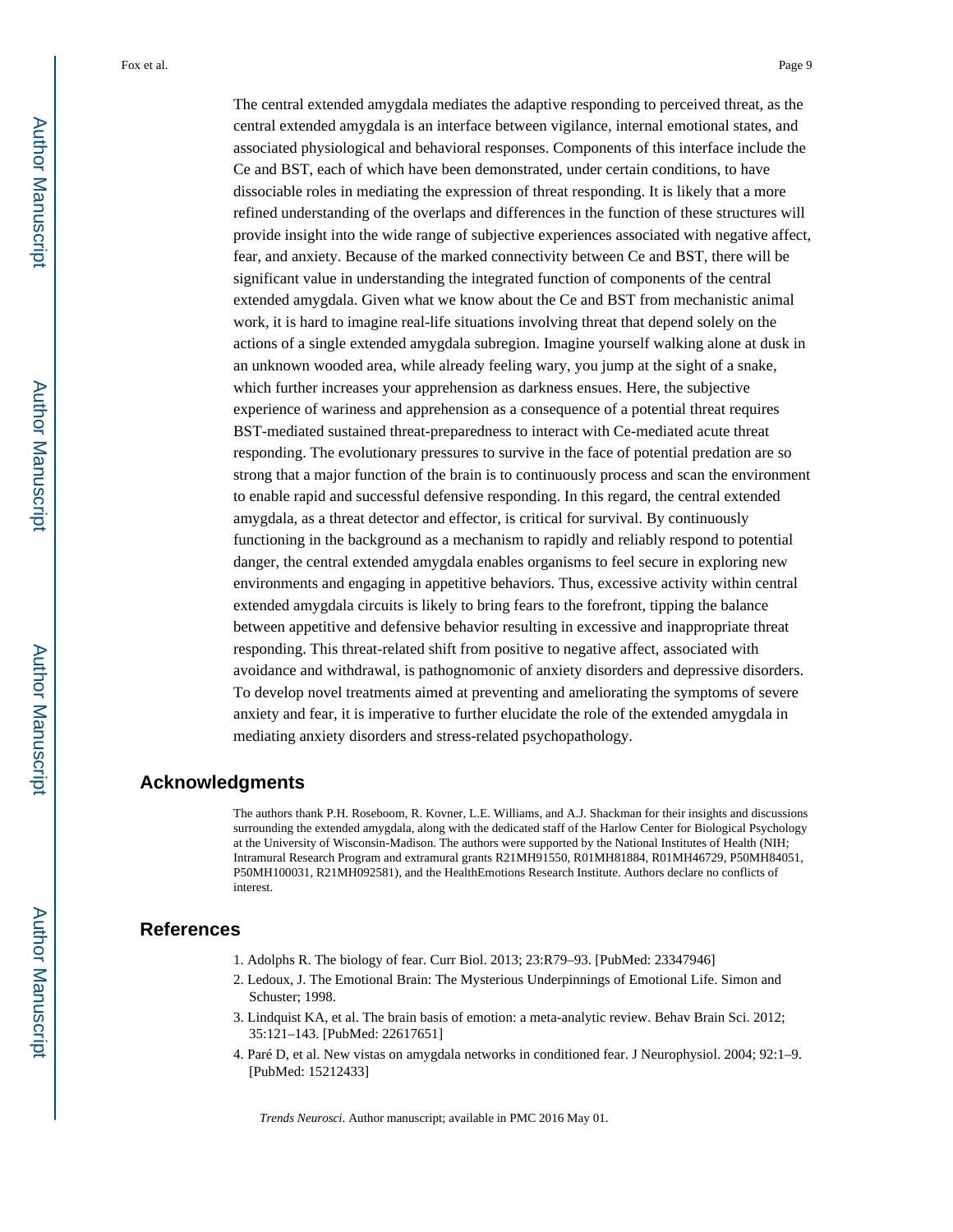- 5. Phelps EA. Emotion and cognition: insights from studies of the human amygdala. Annu Rev Psychol. 2006; 57:27–53. [PubMed: 16318588]
- 6. Rauch SL, et al. Neuroimaging studies of amygdala function in anxiety disorders. Ann N Y Acad Sci. 2003; 985:389–410. [PubMed: 12724173]
- 7. Ressler KJ, Mayberg HS. Targeting abnormal neural circuits in mood and anxiety disorders: from the laboratory to the clinic. Nat Neurosci. 2007; 10:1116–1124. [PubMed: 17726478]
- 8. Alheid GF, Heimer L. New perspectives in basal forebrain organization of special relevance for neuropsychiatric disorders: the striatopallidal, amygdaloid, and corticopetal components of substantia innominata. Neuroscience. 1988; 27:1–39. [PubMed: 3059226]
- 9. Swanson LW, Petrovich GD. What is the amygdala? Trends Neurosci. 1998; 21:323–331. [PubMed: 9720596]
- 10. Walker DL, et al. Role of the bed nucleus of the stria terminalis versus the amygdala in fear, stress, and anxiety. Eur J Pharmacol. 2003; 463:199–216. [PubMed: 12600711]
- 11. Takahashi LK. Olfactory systems and neural circuits that modulate predator odor fear. Front Behav Neurosci. 2014; 8:72. [PubMed: 24653685]
- 12. Johnston JB. Further contributions to the study of the evolution of the forebrain. The Journal of Comparative Neurology. 1923; 35:337–481.
- 13. Dong HW, et al. Topography of projections from amygdala to bed nuclei of the stria terminalis. Brain Res Brain Res Rev. 2001; 38:192–246. [PubMed: 11750933]
- 14. Yilmazer-Hanke, DM. Amygdala. In: Mai, JK.; Paxinos, G., editors. The human nervous system. 3rd. Elsevier Academic Press; 2012. p. 759-834.
- 15. Gross CT, Canteras NS. The many paths to fear. Nat Rev Neurosci. 2012; 13:651–658. [PubMed: 22850830]
- 16. Everitt BJ, et al. Associative processes in addiction and reward. The role of amygdala-ventral striatal subsystems. Ann N Y Acad Sci. 1999; 877:412–438. [PubMed: 10415662]
- 17. McDonald AJ. Is there an amygdala and how far does it extend? An anatomical perspective. Ann N Y Acad Sci. 2003; 985:1–21. [PubMed: 12724144]
- 18. Zahm DS. Is the caudomedial shell of the nucleus accumbens part of the extended amygdala? A consideration of connections. Crit Rev Neurobiol. 1998; 12:245–265. [PubMed: 9847057]
- 19. Davis M, Whalen PJ. The amygdala: vigilance and emotion. Mol Psychiatry. 2001; 6:13–34. [PubMed: 11244481]
- 20. Dong HW, et al. Basic organization of projections from the oval and fusiform nuclei of the bed nuclei of the stria terminalis in adult rat brain. J Comp Neurol. 2001; 436:430–455. [PubMed: 11447588]
- 21. Dong HW, Swanson LW. Organization of axonal projections from the anterolateral area of the bed nuclei of the stria terminalis. J Comp Neurol. 2004; 468:277–298. [PubMed: 14648685]
- 22. Ferry AT, et al. Prefrontal cortical projections to the striatum in macaque monkeys: evidence for an organization related to prefrontal networks. J Comp Neurol. 2000; 425:447–470. [PubMed: 10972944]
- 23. Freedman LJ, et al. Subcortical projections of area 25 (subgenual cortex) of the macaque monkey. J Comp Neurol. 2000; 421:172–188. [PubMed: 10813780]
- 24. McDonald AJ, et al. Cortical afferents to the extended amygdala. Ann N Y Acad Sci. 1999; 877:309–338. [PubMed: 10415657]
- 25. Saper CB. Convergence of autonomic and limbic connections in the insular cortex of the rat. J Comp Neurol. 1982; 210:163–173. [PubMed: 7130477]
- 26. Bota M, Swanson LW. Online workbenches for neural network connections. J Comp Neurol. 2007; 500:807–814. [PubMed: 17177264]
- 27. Avery SN, et al. BNST neurocircuitry in humans. Neuroimage. 2014; 91:311–323. [PubMed: 24444996]
- 28. Roy AK, et al. Functional connectivity of the human amygdala using resting state fMRI. Neuroimage. 2009; 45:614–626. [PubMed: 19110061]
- 29. Oler JA, et al. Evidence for coordinated functional activity within the extended amygdala of nonhuman and human primates. NeuroImage. 201210.1016/j.neuroimage.2012.03.045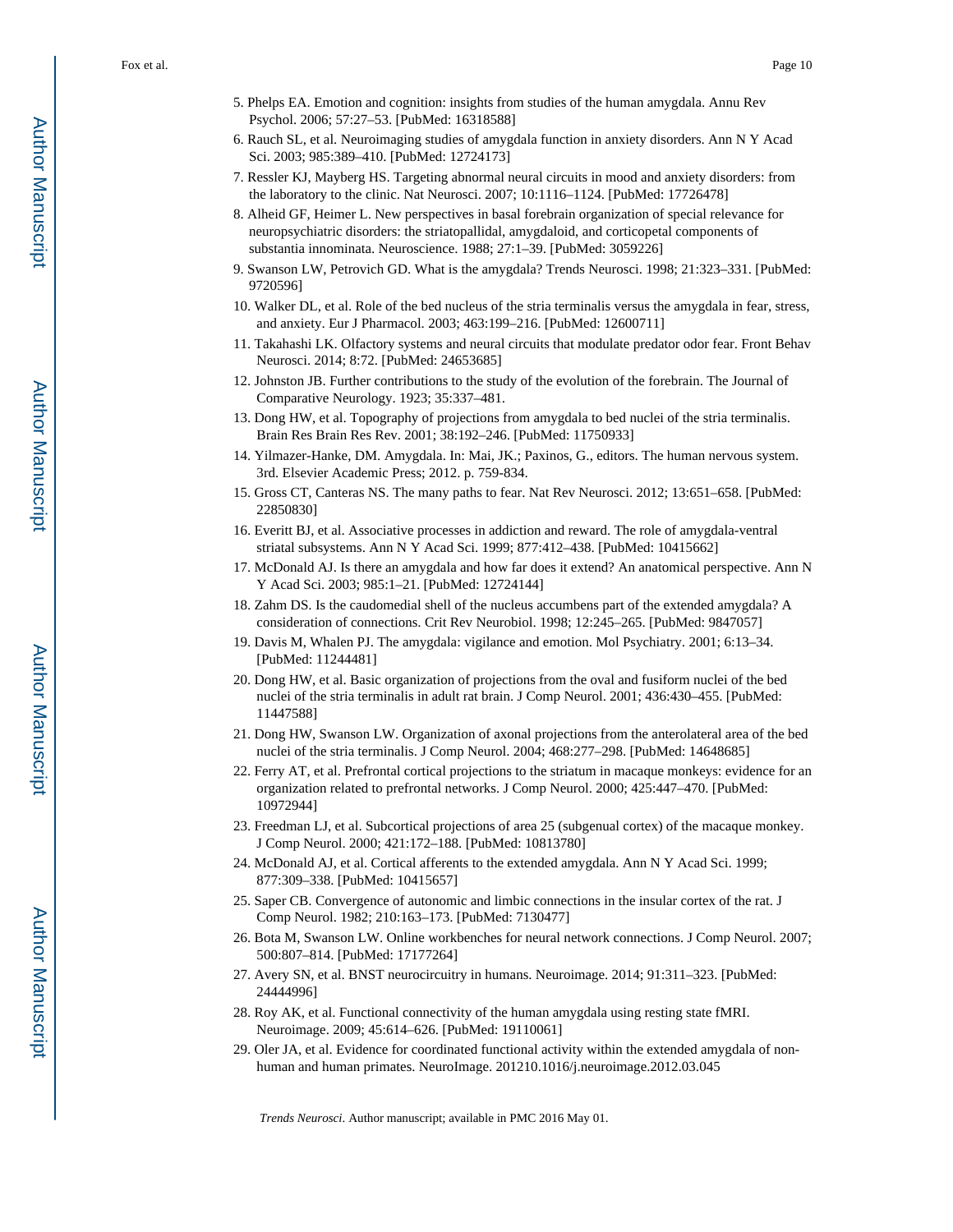- 30. De Olmos JS, Heimer L. The concepts of the ventral striatopallidal system and extended amygdala. Ann N Y Acad Sci. 1999; 877:1–32. [PubMed: 10415640]
- 31. McDonald AJ. Cytoarchitecture of the central amygdaloid nucleus of the rat. J Comp Neurol. 1982; 208:401–418. [PubMed: 7119168]
- 32. McDonald AJ. Neurons of the bed nucleus of the stria terminalis: a golgi study in the rat. Brain Res Bull. 1983; 10:111–120. [PubMed: 6824959]
- 33. Gray TS, Magnuson DJ. Peptide immunoreactive neurons in the amygdala and the bed nucleus of the stria terminalis project to the midbrain central gray in the rat. Peptides. 1992; 13:451–460. [PubMed: 1381826]
- 34. Bupesh M, et al. Genetic and experimental evidence supports the continuum of the central extended amygdala and a mutiple embryonic origin of its principal neurons. J Comp Neurol. 2011; 519:3507–3531. [PubMed: 21800302]
- 35. Lein ES, et al. Genome-wide atlas of gene expression in the adult mouse brain. Nature. 2007; 445:168–176. [PubMed: 17151600]
- 36. Grange P, et al. Cell-type-based model explaining coexpression patterns of genes in the brain. Proc Natl Acad Sci USA. 2014; 111:5397–5402. [PubMed: 24706869]
- 37. Ng L, et al. An anatomic gene expression atlas of the adult mouse brain. Nat Neurosci. 2009; 12:356–362. [PubMed: 19219037]
- 38. Preuss TM, et al. Distinctive compartmental organization of human primary visual cortex. Proc Natl Acad Sci USA. 1999; 96:11601–11606. [PubMed: 10500223]
- 39. Yellin AM, Jerison HJ. Visual evoked potentials and inter-stimulus intervals in the rat. Electroencephalogr Clin Neurophysiol. 1973; 34:429–432. [PubMed: 4120317]
- 40. Pitkänen A, Amaral DG. Organization of the intrinsic connections of the monkey amygdaloid complex: projections originating in the lateral nucleus. J Comp Neurol. 1998; 398:431–458. [PubMed: 9714153]
- 41. Turner BH, et al. Organization of the amygdalopetal projections from modality-specific cortical association areas in the monkey. J Comp Neurol. 1980; 191:515–543. [PubMed: 7419732]
- 42. Chareyron LJ, et al. Stereological analysis of the rat and monkey amygdala. J Comp Neurol. 2011; 519:3218–3239. [PubMed: 21618234]
- 43. deCampo DM, Fudge JL. Where and what is the paralaminar nucleus? A review on a unique and frequently overlooked area of the primate amygdala. Neurosci Biobehav Rev. 2012; 36:520–535. [PubMed: 21906624]
- 44. Andy OJ, Stephan H. The septum in the human brain. J Comp Neurol. 1968; 133:383–410. [PubMed: 5710964]
- 45. Price, JL., et al. The limbic region. II. The amygdaloid complex. In: Hokfelt, B.; Swanson, LW., editors. Handbook of Chemical Neuroanatomy. Elsevier; Amsterdam: 1987. p. 279-381.
- 46. Stephan H, Andy OJ. Quantitative comparison of the amygdala in insectivores and primates. Acta Anat (Basel). 1977; 98:130–153. [PubMed: 404833]
- 47. Davis M, et al. Amygdala and bed nucleus of the stria terminalis: differential roles in fear and anxiety measured with the acoustic startle reflex. Philos Trans R Soc Lond, B, Biol Sci. 1997; 352:1675–1687. [PubMed: 9415919]
- 48. Davis M, et al. Phasic vs sustained fear in rats and humans: role of the extended amygdala in fear vs anxiety. Neuropsychopharmacology. 2010; 35:105–135. [PubMed: 19693004]
- 49. Waddell J, et al. Effects of bed nucleus of the stria terminalis lesions on conditioned anxiety: aversive conditioning with long-duration conditional stimuli and reinstatement of extinguished fear. Behav Neurosci. 2006; 120:324–336. [PubMed: 16719697]
- 50. Sink KS, et al. Calcitonin gene-related peptide in the bed nucleus of the stria terminalis produces an anxiety-like pattern of behavior and increases neural activation in anxiety-related structures. J Neurosci. 2011; 31:1802–1810. [PubMed: 21289190]
- 51. Sink KS, et al. CGRP antagonist infused into the bed nucleus of the stria terminalis impairs the acquisition and expression of context but not discretely cued fear. Learn Mem. 2013; 20:730–739. [PubMed: 24255102]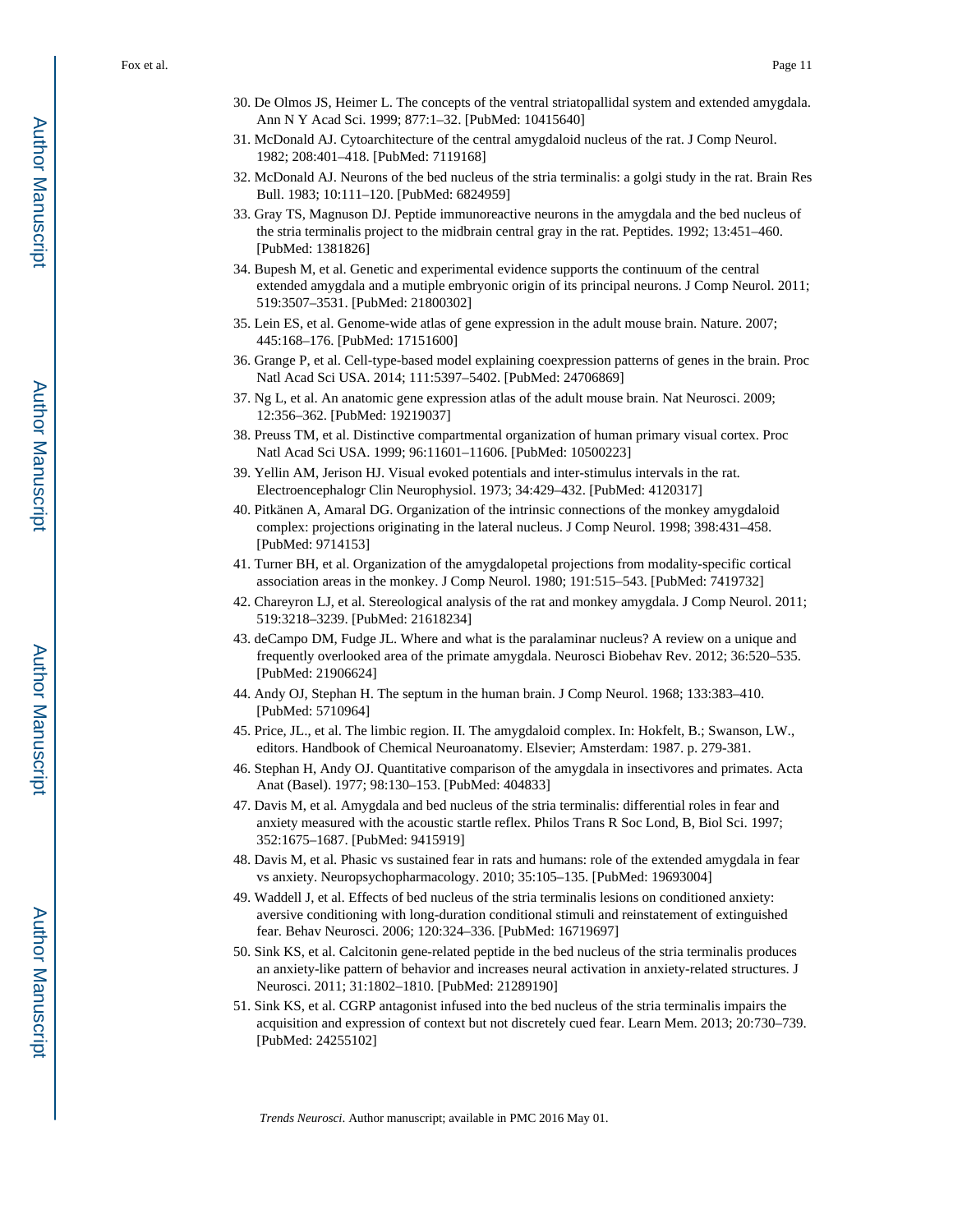- 52. Walker DL, Davis M. Quantifying fear potentiated startle using absolute versus proportional increase scoring methods: implications for the neurocircuitry of fear and anxiety. Psychopharmacology (Berl). 2002; 164:318–328. [PubMed: 12424556]
- 53. Duvarci S, et al. The bed nucleus of the stria terminalis mediates inter-individual variations in anxiety and fear. J Neurosci. 2009; 29:10357–10361. [PubMed: 19692610]
- 54. Likhtik E, et al. Amygdala intercalated neurons are required for expression of fear extinction. Nature. 2008; 454:642–645. [PubMed: 18615014]
- 55. Royer S, et al. An inhibitory interface gates impulse traffic between the input and output stations of the amygdala. J Neurosci. 1999; 19:10575–10583. [PubMed: 10575053]
- 56. Ciocchi S, et al. Encoding of conditioned fear in central amygdala inhibitory circuits. Nature. 2010; 468:277–282. [PubMed: 21068837]
- 57. Viviani D, et al. Oxytocin selectively gates fear responses through distinct outputs from the central amygdala. Science. 2011; 333:104–107. [PubMed: 21719680]
- 58. Haubensak W, et al. Genetic dissection of an amygdala microcircuit that gates conditioned fear. Nature. 2010; 468:270–276. [PubMed: 21068836]
- 59. Pape HC, Pare D. Plastic synaptic networks of the amygdala for the acquisition, expression, and extinction of conditioned fear. Physiol Rev. 2010; 90:419–463. [PubMed: 20393190]
- 60. Pare D, Duvarci S. Amygdala microcircuits mediating fear expression and extinction. Current opinion in neurobiology. 201210.1016/j.conb.2012.02.014
- 61. Kim SY, et al. Diverging neural pathways assemble a behavioural state from separable features in anxiety. Nature. 2013; 496:219–223. [PubMed: 23515158]
- 62. Fox AS, Kalin NH. A Translational Neuroscience Approach to Understanding the Development of Social Anxiety Disorder and Its Pathophysiology. Am J Psychiatry. 201410.1176/appi.ajp. 2014.14040449
- 63. Oler, JA., et al. The central nucleus of the amygdala is a critical substrate for individual differences in anxiety. To appear in Living without an amygdala. In: Amaral, DG., editor. Living without an amygdala. Guilford Press;
- 64. Kalin NH, Shelton SE. Defensive behaviors in infant rhesus monkeys: environmental cues and neurochemical regulation. Science. 1989; 243:1718–1721. [PubMed: 2564702]
- 65. Fox AS, et al. Calling for help is independently modulated by brain systems underlying goaldirected behavior and threat perception. Proceedings of the National Academy of Sciences of the United States of America. 2005; 102:4176–4179. [PubMed: 15753316]
- 66. Fox AS, et al. Trait-Like Brain Activity during Adolescence Predicts Anxious Temperament in Primates. PLoS ONE. 2008; 3
- 67. Kalin NH, et al. Brain regions associated with the expression and contextual regulation of anxiety in primates. Biol Psychiatry. 2005; 58:796–804. [PubMed: 16043132]
- 68. Oler JA, et al. Serotonin transporter availability in the amygdala and bed nucleus of the stria terminalis predicts anxious temperament and brain glucose metabolic activity. J Neurosci. 2009; 29:9961–9966. [PubMed: 19675230]
- 69. Oler JA, et al. Amygdalar and hippocampal substrates of anxious temperament differ in their heritability. Nature. 2010; 466:864–868. [PubMed: 20703306]
- 70. Shackman AJ, et al. Neural mechanisms underlying heterogeneity in the presentation of anxious temperament. Proc Natl Acad Sci USA. 2013; 110:6145–6150. [PubMed: 23538303]
- 71. Fox AS, et al. Central amygdala nucleus (Ce) gene expression linked to increased trait-like Ce metabolism and anxious temperament in young primates. Proc Natl Acad Sci USA. 2012; 109:18108–18113. [PubMed: 23071305]
- 72. Kalin NH, et al. The role of the central nucleus of the amygdala in mediating fear and anxiety in the primate. J Neurosci. 2004; 24:5506–5515. [PubMed: 15201323]
- 73. Kalin NH, et al. The primate amygdala mediates acute fear but not the behavioral and physiological components of anxious temperament. J Neurosci. 2001; 21:2067–2074. [PubMed: 11245690]
- 74. Kalin NH, et al. Role of the primate orbitofrontal cortex in mediating anxious temperament. Biol Psychiatry. 2007; 62:1134–1139. [PubMed: 17643397]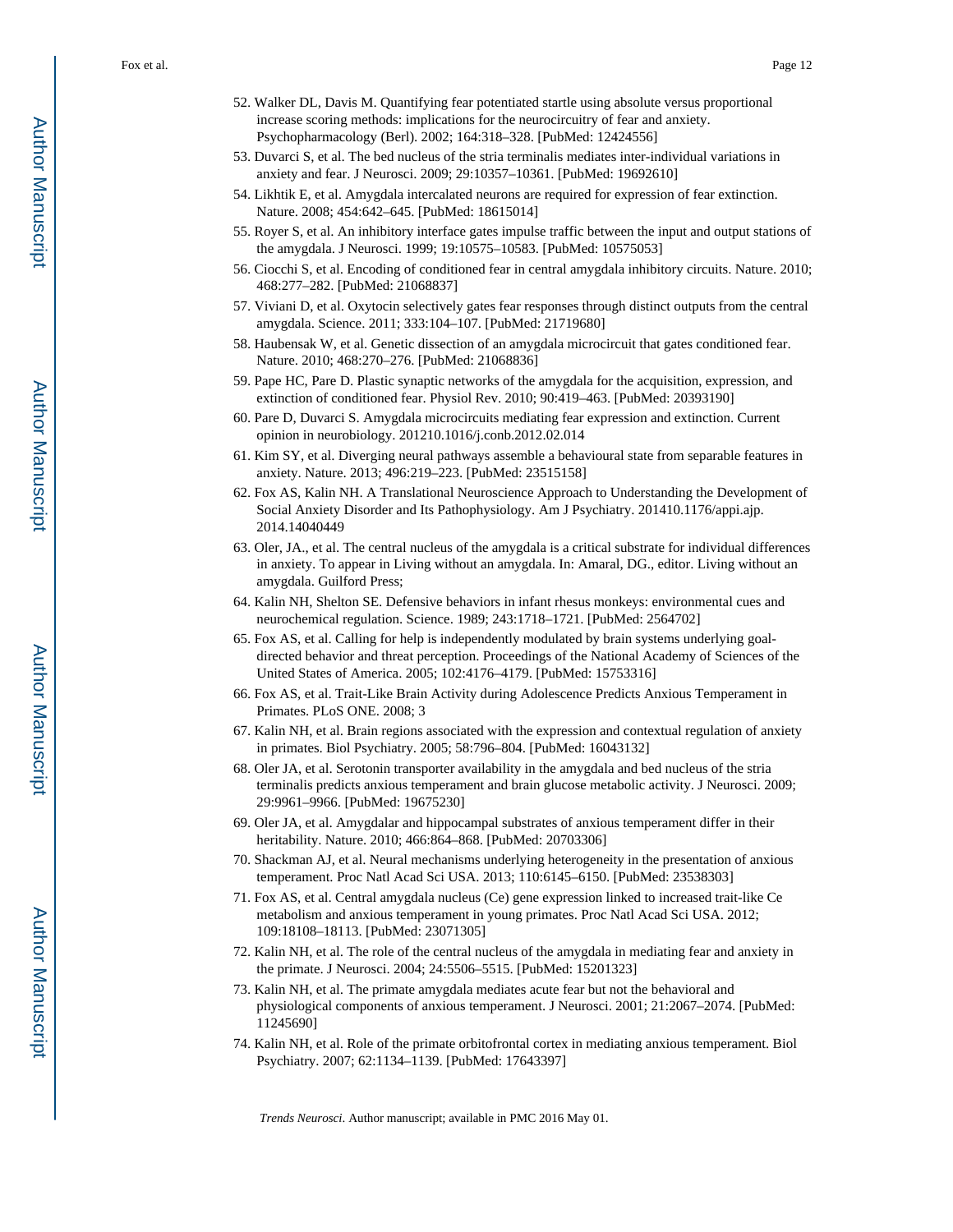- 75. Machado CJ, Bachevalier J. Behavioral and hormonal reactivity to threat: effects of selective amygdala, hippocampal or orbital frontal lesions in monkeys. Psychoneuroendocrinology. 2008; 33:926–941. [PubMed: 18650022]
- 76. Murray EA, Izquierdo A. Orbitofrontal cortex and amygdala contributions to affect and action in primates. Ann N Y Acad Sci. 2007; 1121:273–296. [PubMed: 17846154]
- 77. Fox AS, et al. Orbitofrontal cortex lesions alter anxiety-related activity in the primate bed nucleus of stria terminalis. J Neurosci. 2010; 30:7023–7027. [PubMed: 20484644]
- 78. Whalen PJ, et al. A functional MRI study of human amygdala responses to facial expressions of fear versus anger. Emotion. 2001; 1:70–83. [PubMed: 12894812]
- 79. Somerville LH, et al. Human bed nucleus of the stria terminalis indexes hypervigilant threat monitoring. Biol Psychiatry. 2010; 68:416–424. [PubMed: 20497902]
- 80. Mobbs D, et al. Neural activity associated with monitoring the oscillating threat value of a tarantula. Proc Natl Acad Sci USA. 2010; 107:20582–20586. [PubMed: 21059963]
- 81. Mobbs D, et al. When fear is near: threat imminence elicits prefrontal-periaqueductal gray shifts in humans. Science. 2007; 317:1079–1083. [PubMed: 17717184]
- 82. Coaster M, et al. Variables influencing the neural correlates of perceived risk of physical harm. Cogn Affect Behav Neurosci. 2011; 11:494–507. [PubMed: 21671045]
- 83. Somerville LH, et al. Interactions Between Transient and Sustained Neural Signals Support the Generation and Regulation of Anxious Emotion. Cerebral Cortex (New York, NY: 1991). 201210.1093/cercor/bhr373
- 84. Grupe DW, et al. Dissecting the anticipation of aversion reveals dissociable neural networks. Cereb Cortex. 2013; 23:1874–1883. [PubMed: 22763169]
- 85. Alvarez RP, et al. Phasic and sustained fear in humans elicits distinct patterns of brain activity. Neuroimage. 2011; 55:389–400. [PubMed: 21111828]
- 86. Choi JM, et al. Impact of state anxiety on the interaction between threat monitoring and cognition. Neuroimage. 2012; 59:1912–1923. [PubMed: 21939773]
- 87. Klumpers F, et al. Dorsomedial Prefrontal Cortex Mediates the Impact of Serotonin Transporter Linked Polymorphic Region Genotype on Anticipatory Threat Reactions. Biol Psychiatry. 201410.1016/j.biopsych.2014.07.034
- 88. Motzkin JC, et al. Ventromedial prefrontal cortex damage alters resting blood flow to the bed nucleus of stria terminalis. Cortex. 2014; 64C:281–288. [PubMed: 25569763]
- 89. Etkin A, Wager TD. Functional neuroimaging of anxiety: a meta-analysis of emotional processing in PTSD, social anxiety disorder, and specific phobia. Am J Psychiatry. 2007; 164:1476–1488. [PubMed: 17898336]
- 90. Lewis, M., et al., editors. Handbook of Emotions, Third Edition. Third. The Guilford Press; 2008.
- 91. Mechias ML, et al. A meta-analysis of instructed fear studies: implications for conscious appraisal of threat. Neuroimage. 2010; 49:1760–1768. [PubMed: 19786103]
- 92. Yarkoni T, et al. Large-scale automated synthesis of human functional neuroimaging data. Nat Methods. 2011; 8:665–670. [PubMed: 21706013]
- 93. Coan JA, et al. Lending a hand: social regulation of the neural response to threat. Psychol Sci. 2006; 17:1032–1039. [PubMed: 17201784]
- 94. Dunsmoor JE, et al. Neurobehavioral mechanisms of human fear generalization. Neuroimage. 2011; 55:1878–1888. [PubMed: 21256233]
- 95. Levita L, et al. Avoidance of harm and anxiety: a role for the nucleus accumbens. Neuroimage. 2012; 62:189–198. [PubMed: 22569544]
- 96. Morey RA, et al. The role of trauma-related distractors on neural systems for working memory and emotion processing in posttraumatic stress disorder. J Psychiatr Res. 2009; 43:809–817. [PubMed: 19091328]
- 97. Yassa MA, et al. Functional MRI of the amygdala and bed nucleus of the stria terminalis during conditions of uncertainty in generalized anxiety disorder. J Psychiatr Res. 2012; 46:1045–1052. [PubMed: 22575329]
- 98. Holland, null; Gallagher, null. Amygdala circuitry in attentional and representational processes. Trends Cogn Sci (Regul Ed). 1999; 3:65–73. [PubMed: 10234229]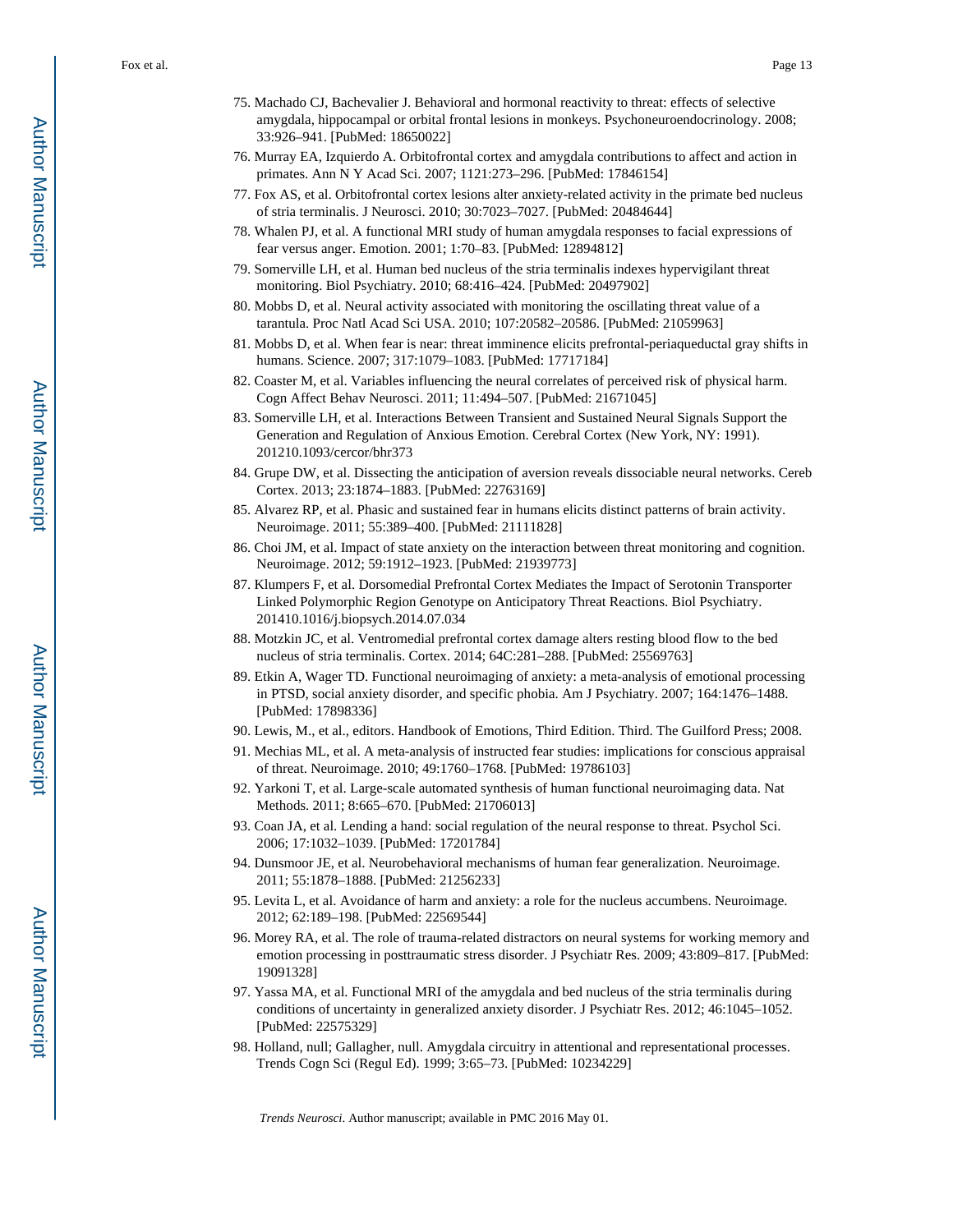- 99. Comoli E, et al. Functional mapping of the prosencephalic systems involved in organizing predatory behavior in rats. Neuroscience. 2005; 130:1055–1067. [PubMed: 15653000]
- 100. Knapska E, et al. Functional internal complexity of amygdala: focus on gene activity mapping after behavioral training and drugs of abuse. Physiol Rev. 2007; 87:1113–1173. [PubMed: 17928582]
- 101. Jennings JH, et al. Distinct extended amygdala circuits for divergent motivational states. Nature. 2013; 496:224–228. [PubMed: 23515155]
- 102. Choi JM, et al. Pervasive competition between threat and reward in the brain. Soc Cogn Affect Neurosci. 2014; 9:737–750. [PubMed: 23547242]
- 103. Reynolds SM, Berridge KC. Emotional environments retune the valence of appetitive versus fearful functions in nucleus accumbens. Nat Neurosci. 2008; 11:423–425. [PubMed: 18344996]
- 104. Gabriel M, et al. Consideration of a unified model of amygdalar associative functions. Ann N Y Acad Sci. 2003; 985:206–217. [PubMed: 12724160]
- 105. Stamatakis AM, et al. Amygdala and bed nucleus of the stria terminalis circuitry: Implications for addiction-related behaviors. Neuropharmacology. 2014; 76 Pt B:320–328. [PubMed: 23752096]
- 106. Canteras NS, et al. Organization of projections from the medial nucleus of the amygdala: a PHAL study in the rat. J Comp Neurol. 1995; 360:213–245. [PubMed: 8522644]
- 107. Kemble ED, et al. Taming in wild rats following medial amygdaloid lesions. Physiol Behav. 1984; 32:131–134. [PubMed: 6538976]
- 108. Roseboom PH, et al. Predator threat induces behavioral inhibition, pituitary-adrenal activation and changes in amygdala CRF-binding protein gene expression. Psychoneuroendocrinology. 2007; 32:44–55. [PubMed: 17116372]
- 109. Martinez RC, et al. Amygdalar roles during exposure to a live predator and to a predatorassociated context. Neuroscience. 2011; 172:314–328. [PubMed: 20955766]
- 110. Wallis JD. Cross-species studies of orbitofrontal cortex and value-based decision-making. Nat Neurosci. 2012; 15:13–19. [PubMed: 22101646]
- 111. Buhle JT, et al. Cognitive Reappraisal of Emotion: A Meta-Analysis of Human Neuroimaging Studies. Cereb Cortex. 201310.1093/cercor/bht154
- 112. Wilent WB, et al. Induction of panic attack by stimulation of the ventromedial hypothalamus. J Neurosurg. 2010; 112:1295–1298. [PubMed: 19852539]
- 113. Nashold BS Jr, et al. Sensations evoked by stimulation in the midbrain of man. J Neurosurg. 1969; 30:14–24. [PubMed: 4885810]
- 114. McMenamin BW, et al. Network organization unfolds over time during periods of anxious anticipation. J Neurosci. 2014; 34:11261–11273. [PubMed: 25143607]
- 115. Mai, JK., et al. Atlas of the Human Brain, Third Edition. 3. Academic Press; 2007.
- 116. Paxinos, G. The rhesus monkey brain in stereotaxic coordinates. 2nd. Academic; 2009.
- 117. Heimer, L., et al. Chapter II The human basal forebrain. Part II. In: Bloom, FE.; B, A.; H, T., editors. Handbook of Chemical Neuroanatomy. Vol. 15. Elsevier; 1999. p. 57-226.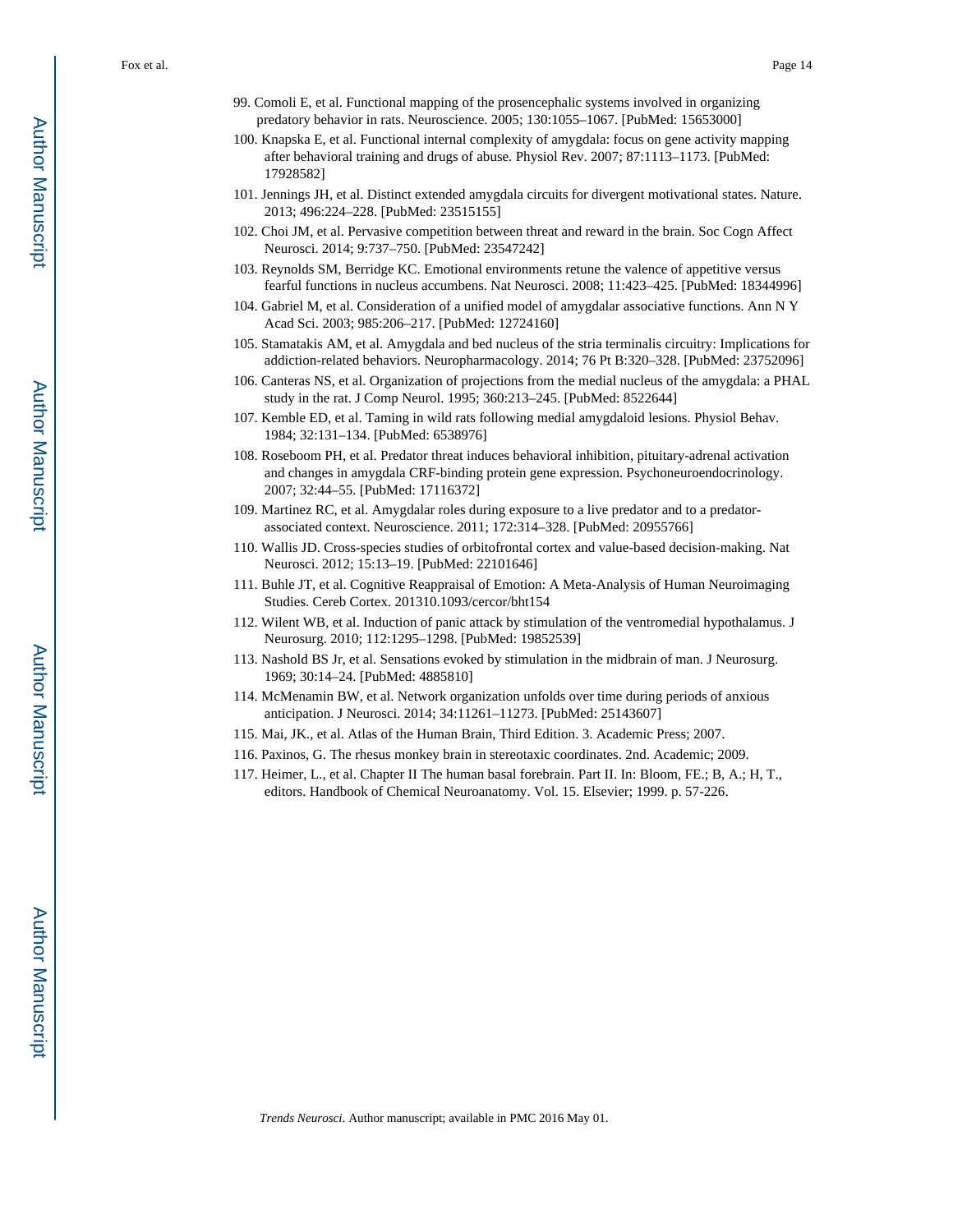# **Highlights**

- **•** Central extended amygdala includes portions of the amygdala (Ce) and lateral BST.
- **•** Central extended amygdala regions share connectivity and gene expression patterns.
- **•** Animal studies show central extended amygdala to be involved in fear and anxiety.
- **•** Human functional imaging studies are beginning to translate these animal findings.
- **•** Maladaptive central extended amygdala function may underlie stress-related psychopathology.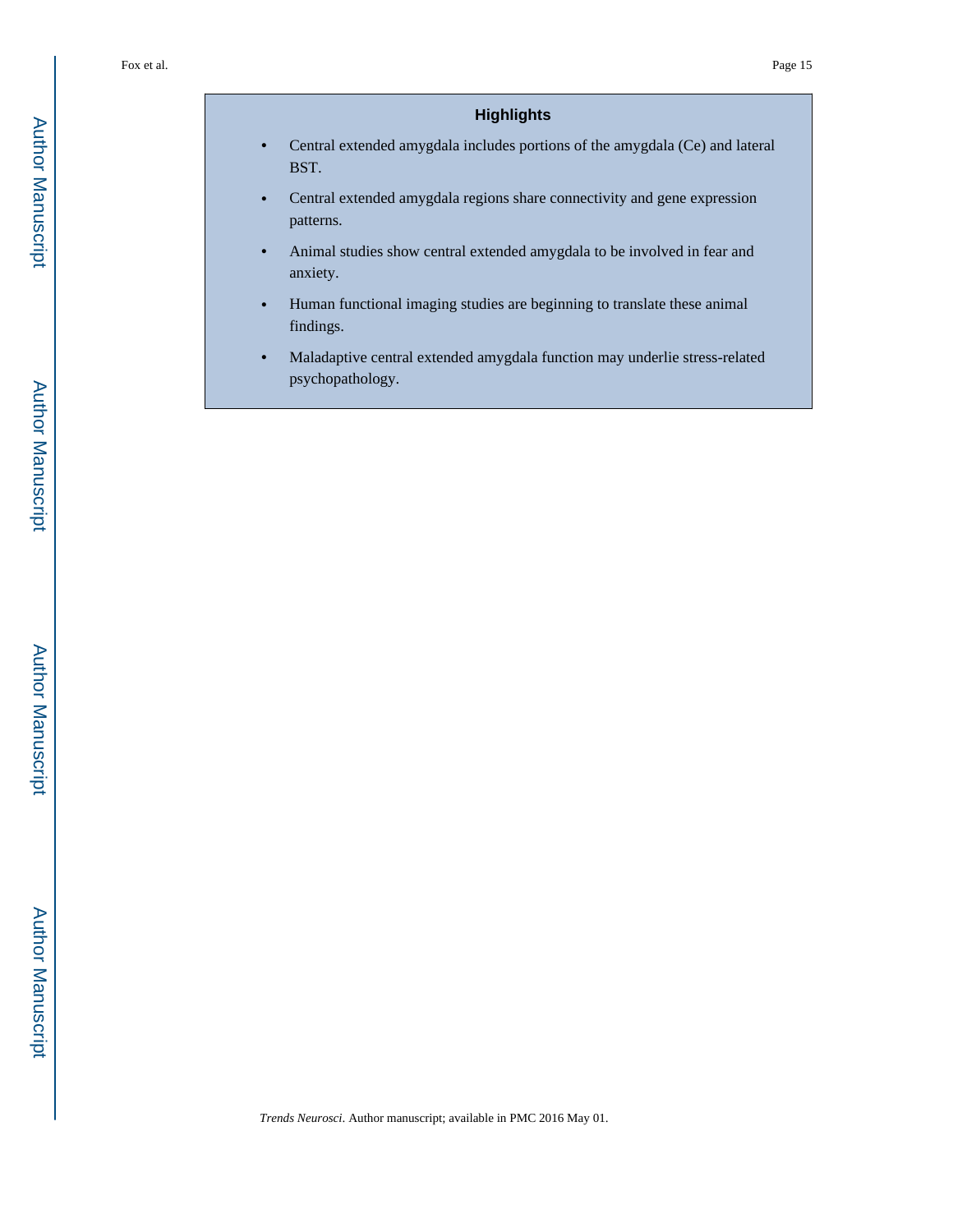#### **BOX 1: Citing the BST in human fMRI studies**

Despite the growing attention to the BST in animal research, human researchers have not yet fully embraced the notion of the extended amygdala, and few human neuroimaging studies discuss the role of the BST. Although brain imaging studies reporting amygdala activation number in the thousands, there are fewer than 100 human imaging studies examining the BST (Fig. 4). This discrepancy, in part, results from the fact that most available software for automated labeling of cluster locations does not include the BST. Thus, researchers lacking a background in comparative neuroanatomy may remain unaware that their cluster encompasses the BST region. Moreover, the BST's location, shape, and size make it difficult to clearly identify using MRI. Specifically, the BST is small and oblong, which, when combined with low-resolution imaging and common preprocessing techniques (e.g. Gaussian blurring), can leave the BST indistinguishable from bordering regions at the resolution of most brain imaging studies (often acquired in 2-4mm<sup>3</sup> voxels). Thus, even individuals familiar with the BST often remain cautious in claiming that their finding results from BST activation.

Researchers should continue to approach naming their clusters with caution, particularly because the BST nuclei are intermixed with other nearby regions, such as the shell of the nucleus accumbens. Nevertheless, regardless of the neuroanatomical label one chooses to apply to clusters that encompass portions of the BST, it remains clear that study of this region will reveal important new information relevant to understanding the neurobiology of emotion. Therefore, we recommend that, even in a situation where researchers cannot attribute an activation cluster specifically to the BST, researchers discuss the role of the BST as well as other basal forebrain regions that could give rise to the activation cluster. Additionally, we recommend that scientists specifically interested in human central extended amygdala regions begin to explore high-resolution MRI (e.g. [27]) and/or combine MRI with chemoarchitectonic PET imaging to precisely localize an individual subjects activation (e.g. [69]). By exploring the relationship between BST-region activation and the theorized role for the BST in threat processing, we will be able to link mechanistic studies in specific subnuclei to the experience of fear and anxiety in humans suffering from stress-related psychopathology.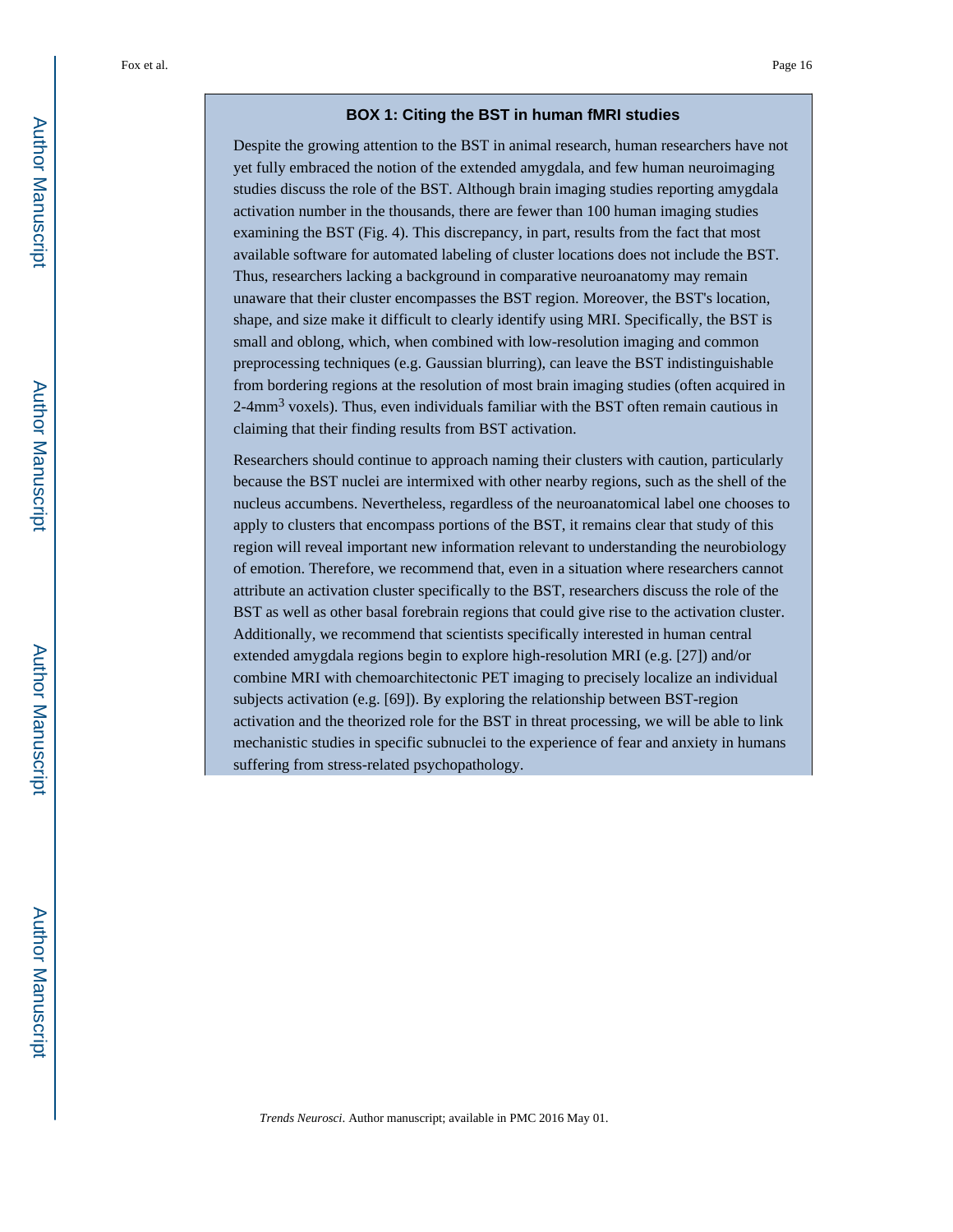Fox et al. Page 17

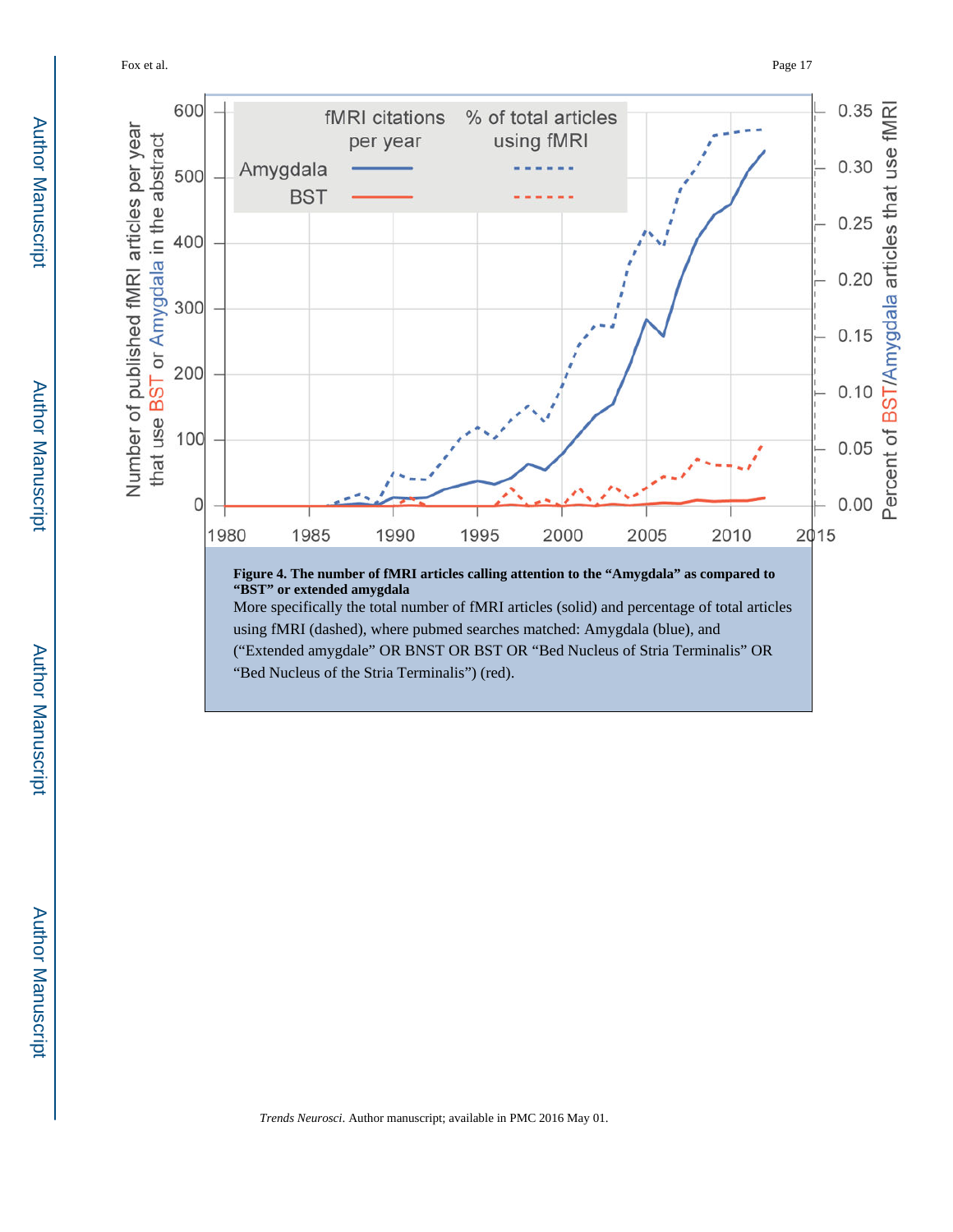#### **BOX 2: A broader role for the Extended Amygdala**

Here we have focused on the central extended amygdala's role in threat processing, and urge researchers to consider it in relation to models of human threat-processing and stress-related psychopathology. Nevertheless, it is important to emphasize that our focus on threat-processing in the central extended amygdala is primarily motivated by the extant literature, and that, 1) this is not the sole role of the central extended amygdala which also plays a role in appetitive behaviors, and 2) many other regions play a role in threat processing, including the medial extended amygdala.

- **1. The Extended Amygdala in Appetitive & Addictive Behaviors**. The extended amygdala plays an important role in appetitive [98] and addictive behaviors [16], including motivated feeding, and potentially hunting [99,100]. Via projections to reward-related brain regions (e.g. VTA), appetitive behaviors can be initiated and suppressed from the central extended amygdala, as well as from the sexually dimorphic medial extended amygdala. For example, stimulation of BST afferents in rodents can both induce and attenuate appetitive behavior, depending on the type of neuron being activated [101]. In humans, activation of the BST-region can reflect the trade-off between competing threats and rewards [102]. Moreover, the anterior edge of the extended amygdala includes portions of the shell of the nucleus accumbens, which contains neurons that, depending on the context, can code for either positive or negative information [103]. The data presented here, along with that reviewed elsewhere [104,105], suggest that the extended amygdala plays a broader role in balancing avoidant and appetitive motivations, which, when disrupted can form the core of many forms of psychopathology.
- **2. The role of other regions in the processing of threat**. We propose that the central extended amygdala serves to link threat-related information with the appropriate behavioral and physiological outputs, which requires the coordinated function of a distributed brain circuit. Though this review is centered on the central extended amygdala, the importance of other parallel and complementary circuits cannot be understated – threat is not processed solely in the central extended amygdala (see: [15]). For example, in addition to the Ce, the Me, which is part of the medial extended amygdala, has the capacity to initiate threat-responses via projections to hypothalamic and brainstem regions [106]. Moreover, rodent studies have demonstrated that the Me plays a role in predator induced threat responses [11,107–109]. To date these rodent findings, demonstrating that the medial extended amygdala parallels the central extended amygdala, have yet to be translated to primate species. Nevertheless, the medial extended amygdala exemplifies a parallel circuit that should also be considered in relation to the pathophysiology of anxiety disorders.

In addition to circuits that work in parallel, there are many complementary regions that influence and/or are influenced by the central extended amygdala. These regions include, but are not limited to prefrontal cortical regions that have the capacity to convey regulatory and evaluative information [77,110,111], and hypothalamic and brainstem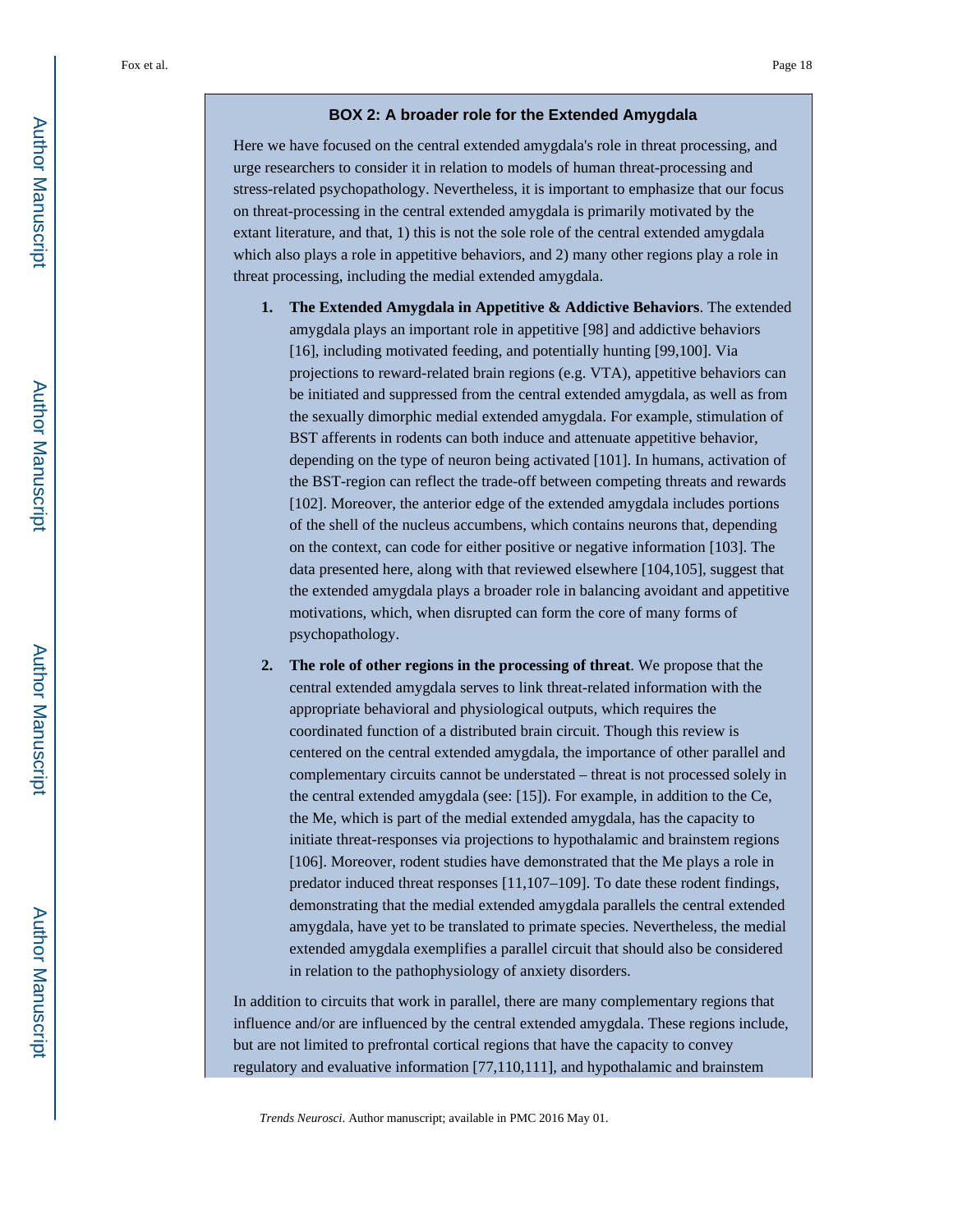regions that are required to enact threat-responses [19,112,113]. Moreover, functional connectivity analyses in humans suggest that the central extended amygdala may be associated with increased coordination among disparate functional circuits during the processing of potential threat [114]. To establish causality, human and non-human primate studies should further examine the effects of brain lesions that selectively disrupt functions of the central extended amygdala and complimentary regions on distributed brain function during the processing of threats (e.g. following the work of: [77,88]).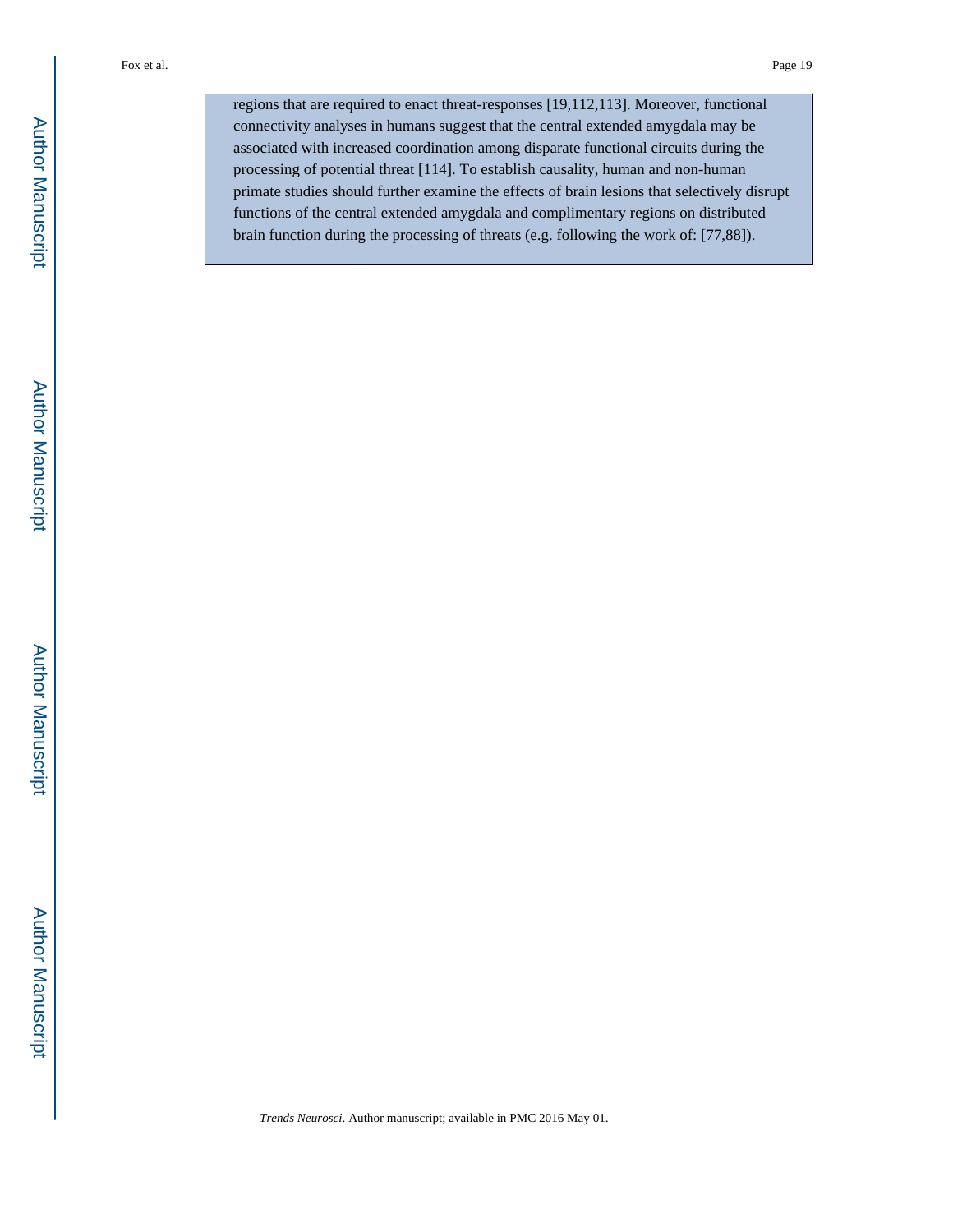#### **Outstanding Questions**

- **•** What is the role of the central extended amygdala in dispositional fear/anxiety and/or anxiety disorders?
- **•** Do the human Ce and BST differentially contribute to the subjective feelings of fear and anxiety? Are they uniquely involved in responses to acute or potential threat?
- **•** Do the Ce and BST differentially contribute to different clinical diagnoses and/or aspects of stress-related psychopathology? How can this information advance diagnoses and treatments?
- What functions are unique to the central extended amygdala, if any?
- **•** How does the function of the central extended amygdala contribute to the balance between defensive and appetitive behaviors?
- **•** What brain systems modulate central extended amygdala function?
- **•** How do genes and environmental experience influence function within the central extended amygdala? Are its components differentially affected?
- **•** How flexible are central extended amygdala circuits? Can they be altered with training or treatment?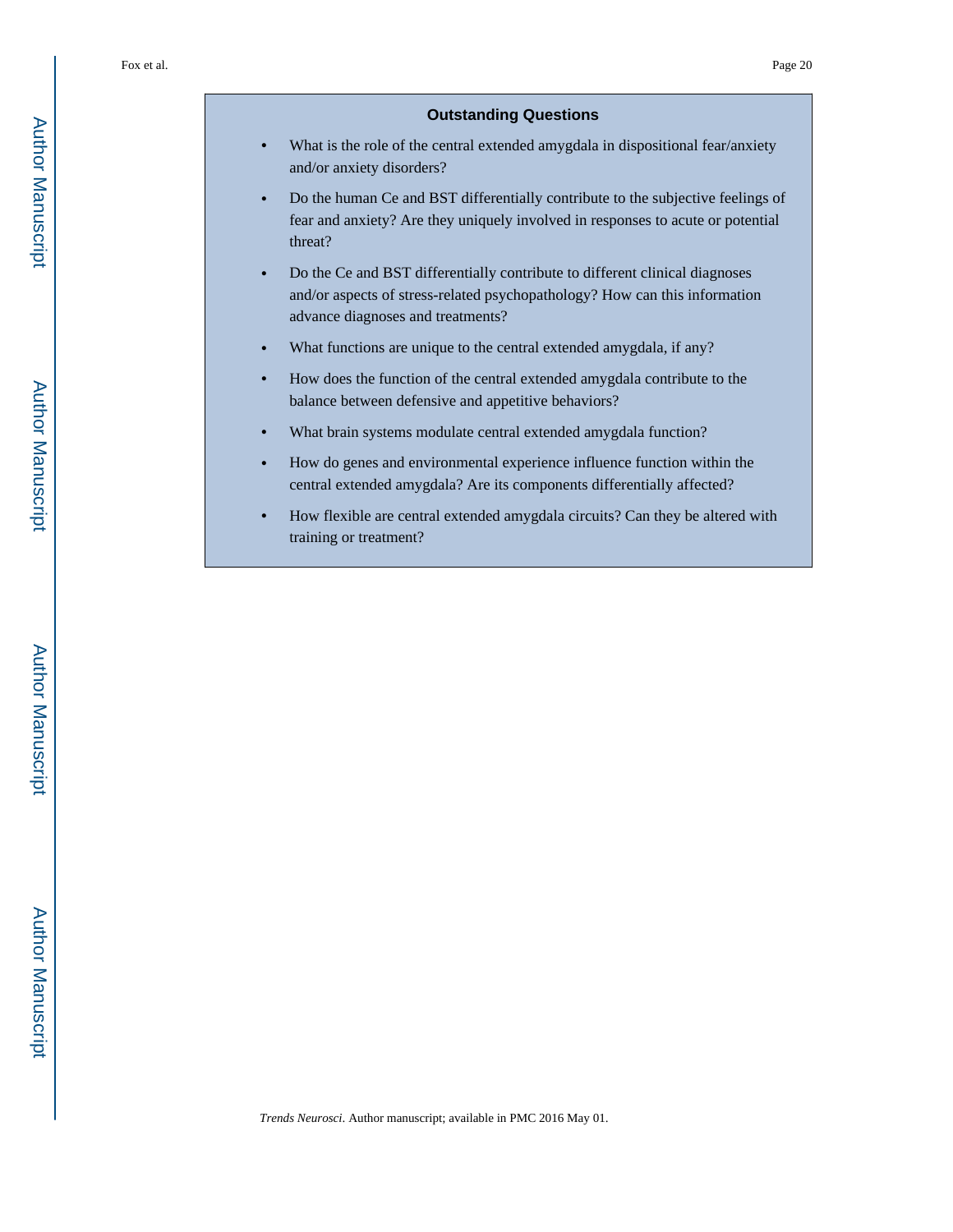Fox et al. Page 21



**Figure 1. Central extended amygdala (red/pink) and medial extended amygdala (blue) both encompass portions of the BST (top), Ce-BST pathways (middle), and amygdala (bottom)** Although nomenclature varies by species, and by researcher, many regions are thought to have cross-species homology, which is denoted by color throughout and depicted in tables for BST (top left) and amygdala (bottom left). Atlas slices were adapted to highlight the proposed extended amygdala homologies across human ([115]; left), rhesus monkey ([116]; middle) and mouse ([35]; right). Ce-BST connections are show in 3D across the middle row, depicted with: a schematic from Heimer et al. ([117]; left), human DTI, rhesus monkey DTI, and a corresponding mouse drawing (right). Importantly, dashes in the tables do not always denote a lack of homology, but rather a lack of correspondence across atlases. For example, although the CeC can be seen in the human brain [117], this sub-region of the Ce is not included in the Mai et al. 2007 human brain atlas. All figures reprinted with permission.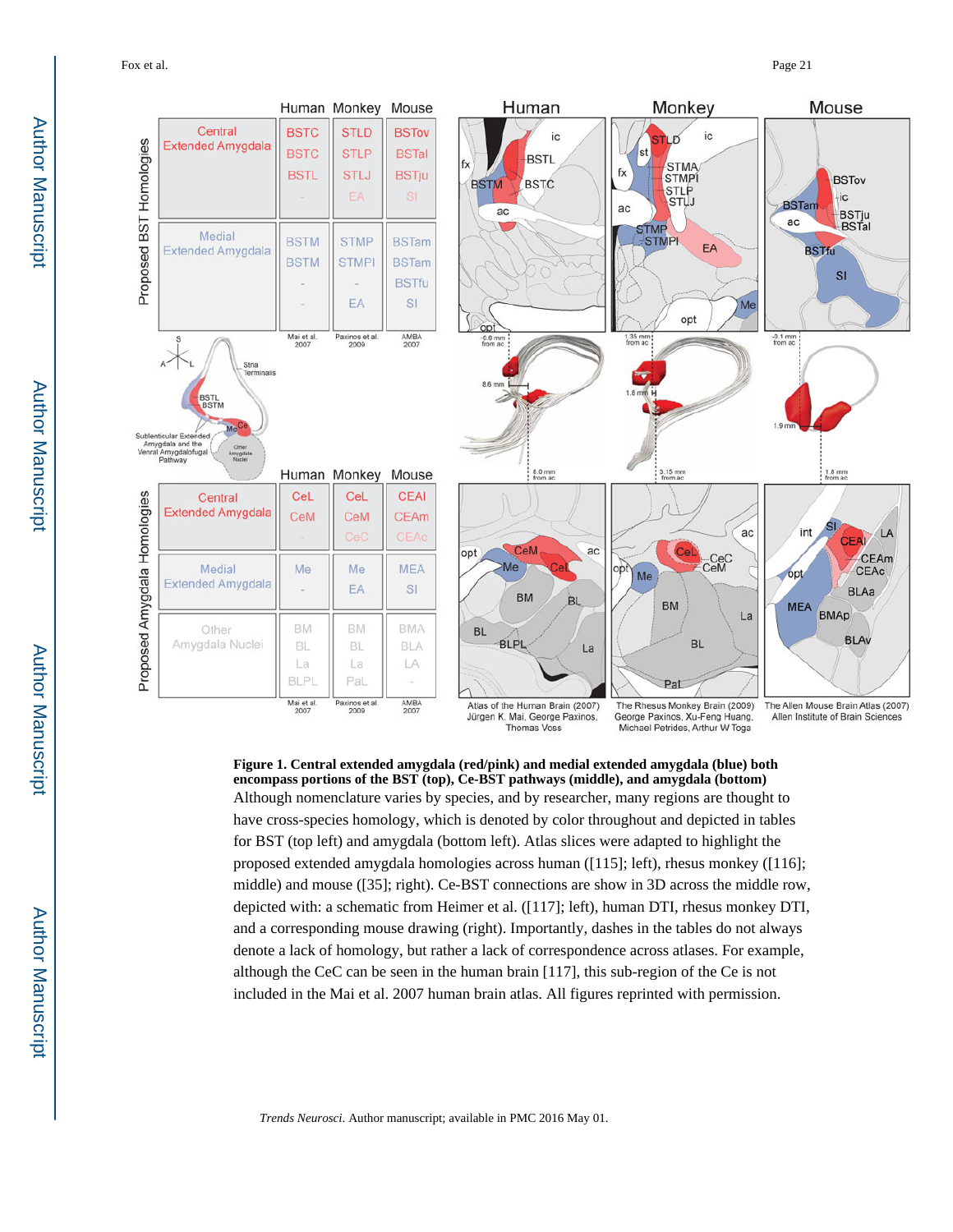# a) Ce and BST sub-nuclei recieve projections from similar regions



DI HERIO EN MULT -<br>Other Amygdala & Extended Amygdala<br>regions that are not included above

# b) Ce and BST sub-nuclei project to similar regions



# c) Ce and BST sub-nuclei share similar gene expression patterns



Other Amygdala & Extended Amygdala<br>regions that are not included above

### **Figure 2. The Ce and BST show similar patterns of connectivity in rats (a & b), and similar gene expression in mice (c)**

We identified those brain structures that most often projected to, or received projections from, the same regions as the individual Ce sub-nuclei (CeL, CeM, and CeC). To accomplish this, we extracted information about efferent and afferent connectivity strength (ranging from does not exist to very strong) for all available brain regions. The efferent and afferent connectivity patterns for each region were correlated with the respective patterns of connectivity for the Ce subnuclei. Because the database is incomplete and we used correlational statistics, we restricted correlations to those based on at least 20 data-points.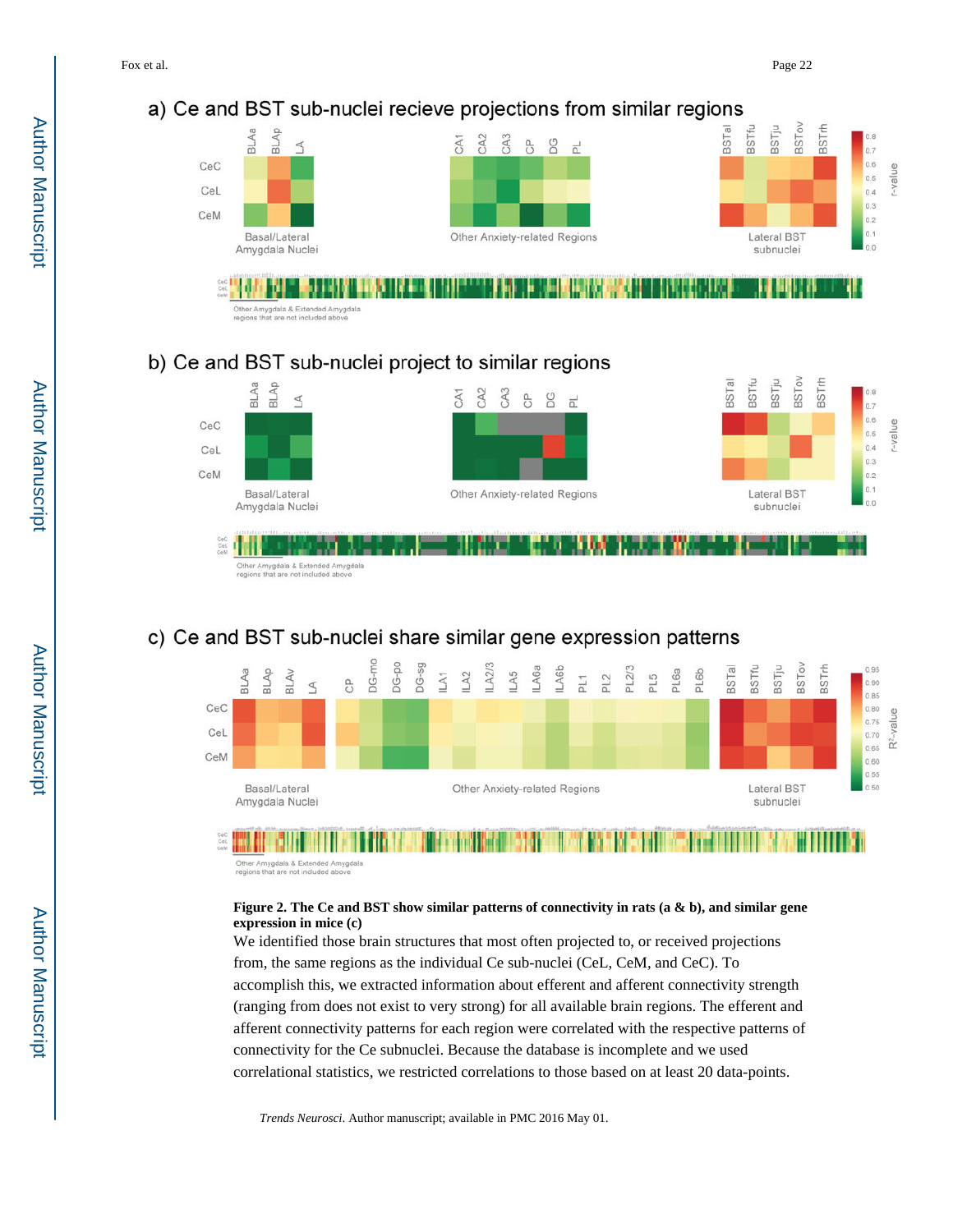Results demonstrated that BST subnuclei shared similar inputs (a) and outputs (b) with Ce subnuclei, as compared to other amygdala nuclei (top left), other anxiety-related regions (top middle), or the rest of the brain (bottom). To understand how gene expression within the Ce relates to that in the BST, and the exclusivity of this relationship, we performed a large-scale analysis with the Allen Institute for Brain Science (AIBS) atlas of mouse gene expression [35]. Specifically, we examined the correlation between gene expression profiles in Ce subnuclei with gene expression profiles in other brain regions. Results demonstrated BST subnuclei to have similar gene expression profiles to Ce subnuclei, as compared to other amygdala nuclei (top left), other anxiety-related regions (top middle), or the rest of the brain (bottom). For details of the relationships between Ce subnuclei and other brain regions, zoom in on the online version to read text in the bottom panels.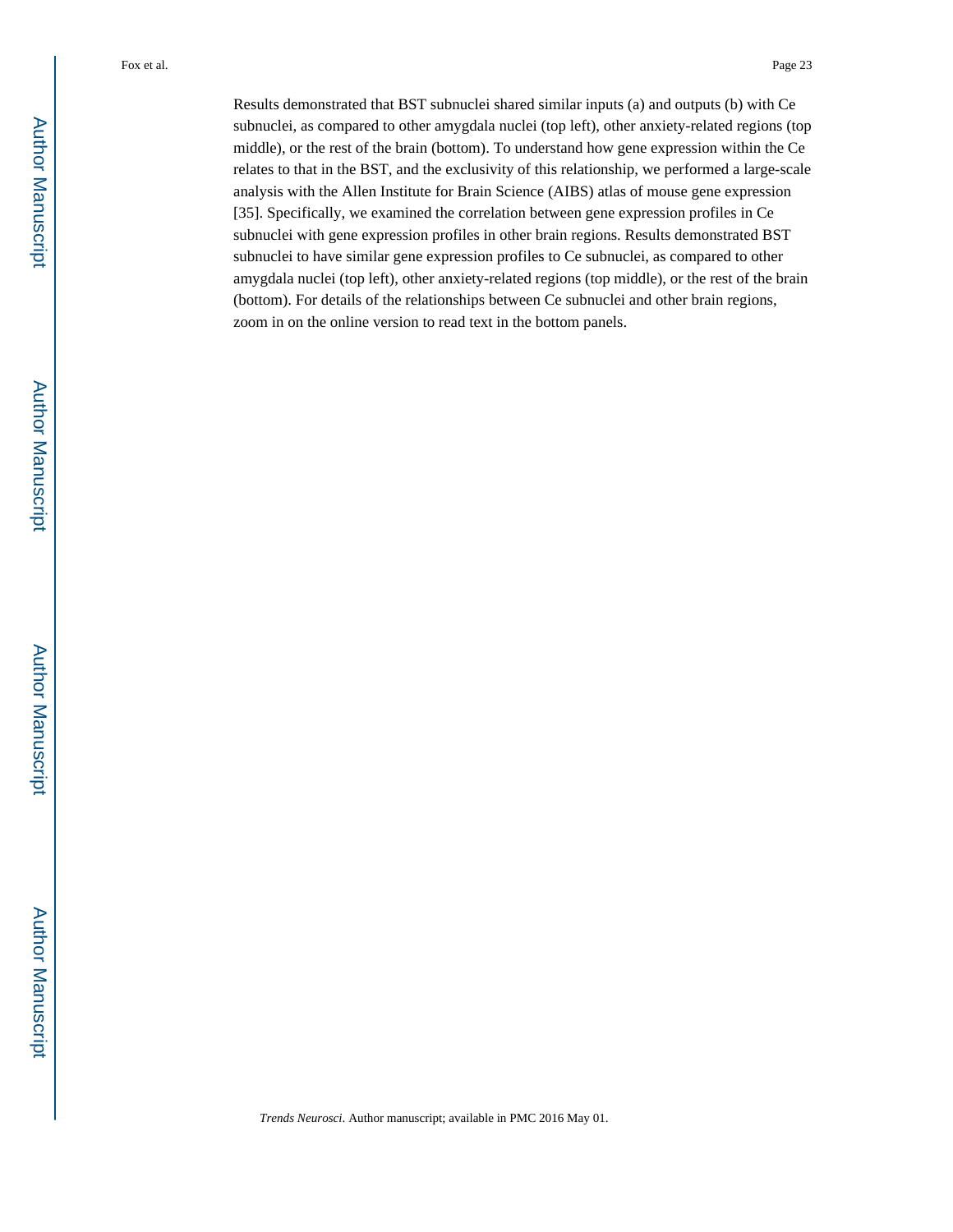#### a) Individual non-human primate imaging studies







Fox et al., 2008

- c) Conjunction of curated meta-analyses of negative affect and fear conditioning
	-
	- $y=2mm$ Logical AND from Lewis, Haviland, & Barrett, 2008; Etkin & Wager, 2007

b) Individual human imaging studies



Somerville et al., 2010



Mobbs et al., 2010

d) Automated meta-analysis of "anxiety"



 $v = 2mm$ Forward inference map for anxiety from Neurosynth.com

### **Figure 3. Individual neuroimaging studies in non-human primates (a) and humans (b) as well as meta-analyses of human neuroimaging data (c-d) demonstrate BST involvement anxiety-related behavior and prolonged threat preparedness**

In non-human primates individual differences in brain metabolism in the BST-region were correlated with variation in freezing (a, left) while animals were alone experiencing separation stress (ALN; blue) as well as during exposure to a potentially threatening human intruder making no-eye-contact (NEC; red); and variation in anxious temperament (a, right) during both ALN & NEC (purple). In humans, fMRI activation in the BST-region while potential threats were getting closer, as participants were earning shocks (b, left) or as a spider was approaching their foot (b, right). A Logical AND conjunction (p<.005) of curated meta-analyses of human neuroimaging studies examining 1) the experience of negative affect, and 2) threat conditioning in anxiety-disorder patients compared to controls reveal activation in the BST region (c). In addition, an automated meta-analysis using Neurosynth [92] found that the 222 brain imaging papers using the word "anxiety" were more likely to report activations in coordinates near the BST in comparison to all of the papers in the database (d). Although we do not interpret these studies as conclusive evidence for